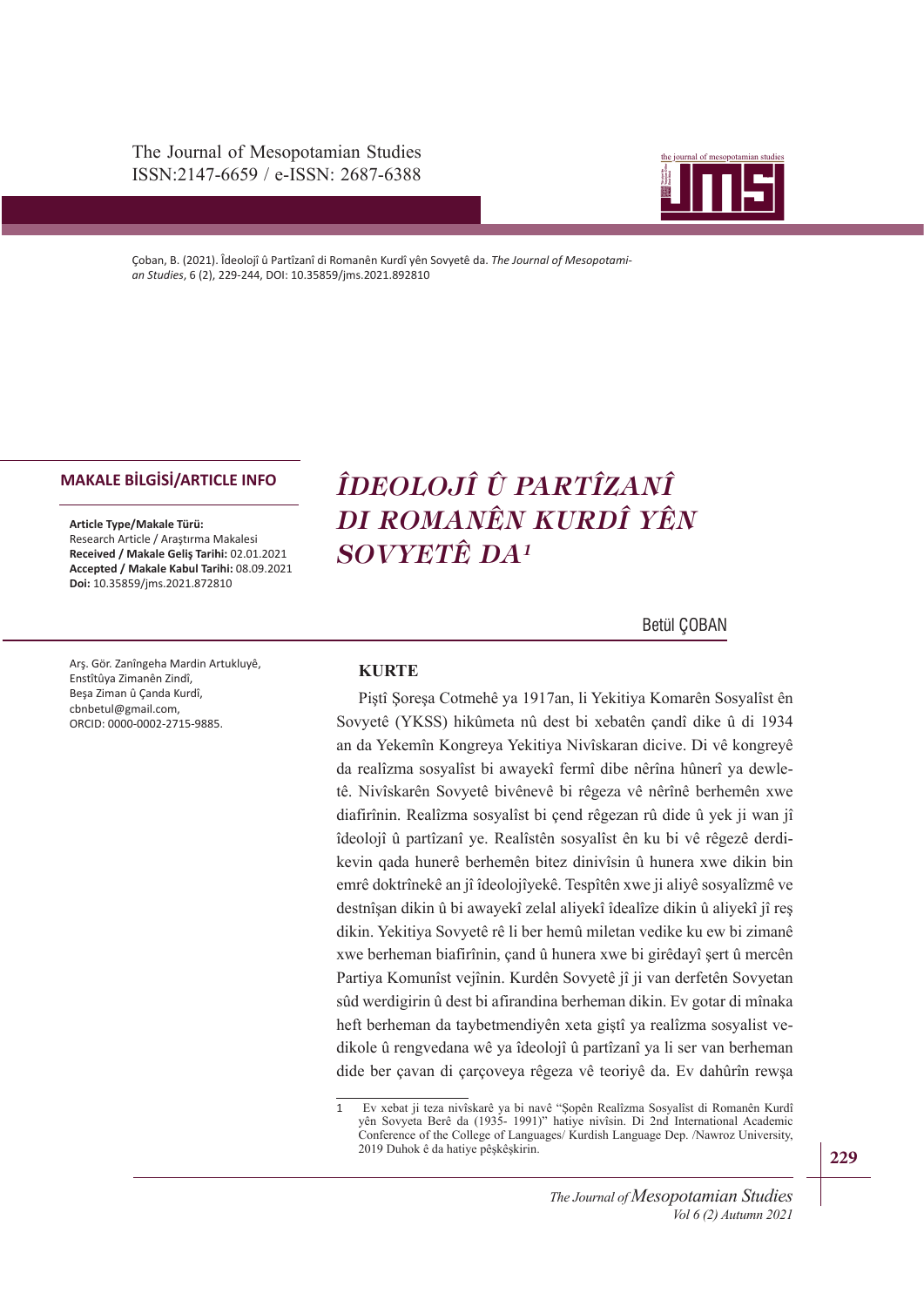romana kurdî ya Sovyetê dide ber çavan bê ka ew çiqas bi karîgeriya îdeolojiya Realîzma Sosyalîst hatine nivîsîn.

**Peyvên Sereke:** Yekitiya Sovyetê, Realîzma Sosyalîst, Romana Kurdî, Êwra Kavkazê, Îdeolojî û Partîzanî

## **Sovyet Kürt Romanlarında İdeoloji ve Partizanlık**

# **Öz**

1917 Ekim Devrimi'nden sonra Sovyet Sosyalist Cumhuriyetler Birliği'nde yeni hükümet kültürel çalışmalarına başlar ve 1934'de Sovyet Yazarlar Birliği Kongresi toplanır. Bu kongrede Sosyalist Realizm devletin resmî sanat görüşü olarak kabul edilir. Sovyet yazarları ister istemez bu görüşün ilkelerine göre eserler ortaya koyar. Sosyalist Realizm birkaç ilke ile açıklanabilir ki bunlardan biri de "ideoloji ve partizanlık"tır. Bu ilkelerden yola çıkan sosyalist realistler güdümlü eserler yazarlar ve sanat ürünlerini bir doktrin ya da ideolojinin hizmetine sunarlar. Sanat ve sosyal hayata dair tespitlerini sosyalizme uygun olarak belirlerler; açık bir şekilde taraf tutarlar, diğer fikirleri reddederler. Sovyetler Birliği her milletin kendi dilinde eserler vermesine ve Komünist Parti'nin ideolojisine uygun bir şekilde kültür ve sanatını yaşatmalarına olanak tanımıştır. Sovyet Kürt yazarları da bu resmî ideolojiden etkilenerek eserler yazmışlardır. Bu çalışma, Sosyalist Realizm hakkında birkaç temel noktayı açıkladıktan sonra, bu akımın gölgesinde yazılan Sovyet Kürtçe (Kurmanci) romanlarında "ideoloji ve partizanlık" ilkelerine odaklanır. Bu çalışmada tarihsel örüntüye uygun olarak Sovyetler Birliği'nde yazılmış yedi Kürt romanı ele alınmıştır. Bu analizler, Sovyet kürt romanının realist-sosyalist akımın etkisinde ortaya çıkmasını ve bu eserlerde Sovyetler Birliği dönemi ideolojik etkisine hangi ilkelerle yer verdiğini sunacaktır.

**Anahtar Sözcükler:** Sovyet Birliği, Sosyalist Realizm, Kürt Romanı, Sovyet Kürt Romanı, İdeoloji ve Partizanlık

## **Ideology and Partisansip in Kurdish Novels of Soviet Period**

## **Abstract**

After the Revolution of October 17, in the Union of Soviet Socialist Republics, the new government began cultural activities and the First Soviet Writers Congress was held in 1934. In this congress, socialist realism was regarded as the official art view of the state. Soviet authors unavoidably produced works within this framework. Socialist realism emerged with a few principles and one of them is "ideology and partisanship". Soviet Kurdish writers were also affected by this ideology. In this study, after giving a few important notes about socialist realism, we will focus on the ideology and partisanship of Soviet Kurdish novels written in this current. For this study, in line with the historical pattern, we will deal with seven Kurdish (Kurmanji) novels written in the Soviet Union. We will analyze how ideology and partisanship are involved in these novels.

**Keywords:** Soviet Union, Socialist Realism, Kurdish Novel, Soviet Kurdish Novel, Ideology and Partisanship.

**230**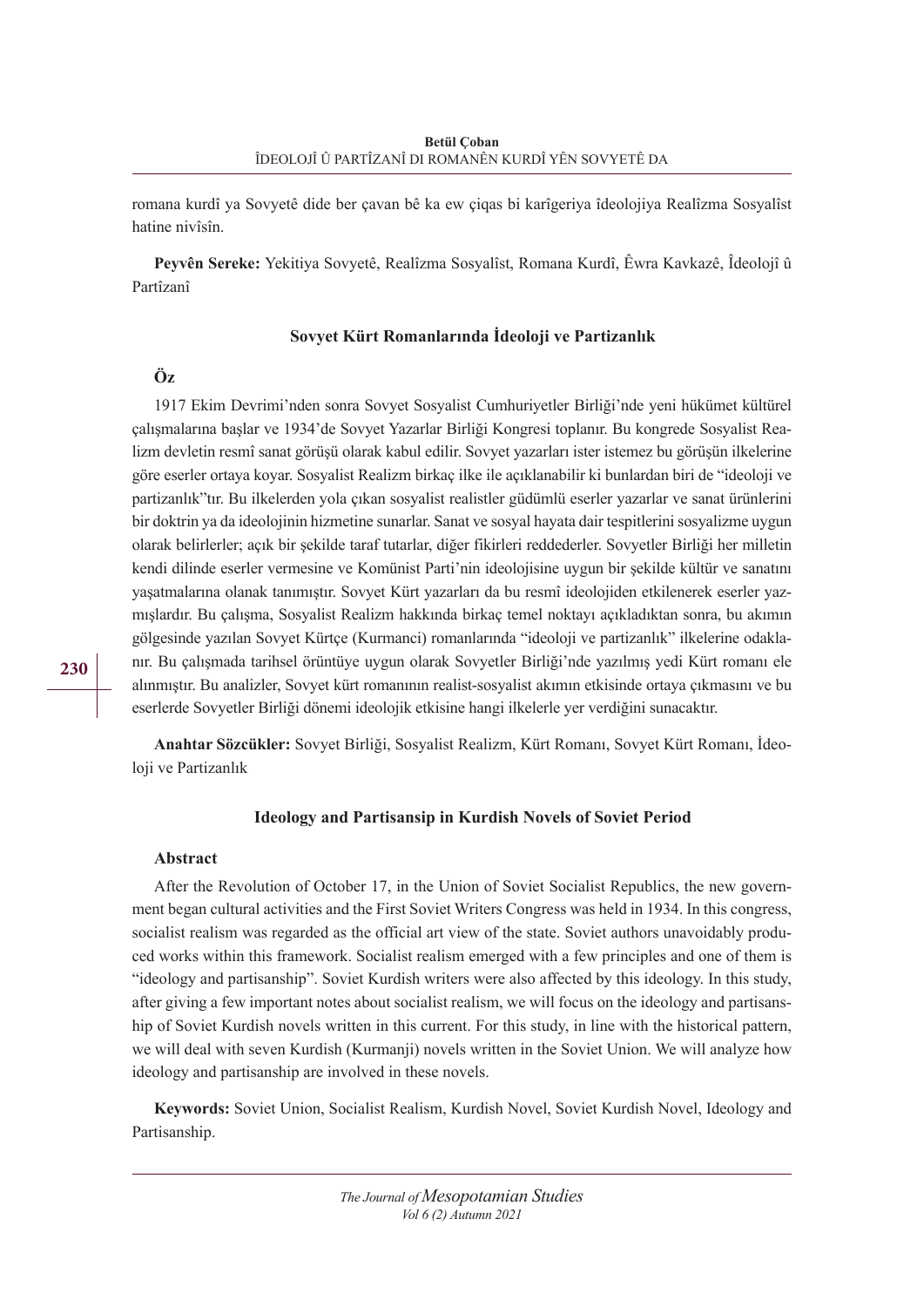# **EXTENDED SUMMARY**

Socialist Realism is a view that is seen as the continuation of realism and highlights its main development with Soviet literature, and it has led to the formation of a homogeneous literature in this country from the 1930s until the dissolution of the Soviet Union. In 1934, the Congress of the Union of Soviet Writers convenes. In this congress, Socialist realism is accepted as the official art view of the state. Socialist realists, who set off from these principles, write guided works and present their works of art to the service of a doctrine or ideology. They determine their determinations about art and social life in accordance with socialism; they openly take sides, rejecting other ideas. Socialist realism, like other literary theories, has a different feature as well as being influenced by philosophical movements. The theorists of this theory are mostly politicians, and the most important pillar on which this driven literature rests is the Bolshevik regime and the Communist Party. Socialist realists interpret events as the result of political ends; they see the novel as a tool for the development of ideologies and society. Writers who act in accordance with this theory defend Marxism and a permanent revolution and propose to look at art with Soviet ideology. For this reason, they behave more like a politician than a novelist.

The Soviet Union allowed every nation to produce works in their own language and to keep their culture and arts alive in accordance with the ideology of the Communist Party. The Kurds, who fled from the Ottomans and took refuge in the Soviets after political turmoil and migrations and started to establish a new life here, will also be affected by this new world order. This will be a unique opportunity for the Kurds, who have not had the opportunity to create a literature in their mother tongue before. Therefore, Soviet Kurdish writers will also be affected by the current official ideology in this atmosphere after the Bolshevik revolution and will start to produce Kurdish (Kurmanji) works in their own language by taking advantage of these opportunities.

This study will focus on the Soviet Kurdish novel, which is characterized as the Caucasus school, consisting of mostly Yazidi Kurds living in the Soviet Union. The aim of this study is to examine the seven novels of seven Kurdish novelists written in the Kurmanji dialect of Kurdish in the Soviet Union between 1935-1991 in line with the ideology and partisanship principle of the socialist realist theory and to determine their common points. The way in which ideology and partisanship take place in these works will be shown. In determining these common points, seven novels written in the specified range will be examined, common aspects will be shown in terms of content and their effects will be determined in line with ideology and partisanship. It will be seen that Kurdish writers also benefited from the opportunities offered by the Soviet regime and wrote most of their works within the framework of this theory. This study will be important and decisive in terms of revealing that the Caucasian Kurdish novel was formed with the ideological and political atmosphere of its own period.

Caucasian Kurdish literature can be evaluated in three periods. The first one is the "Beginning Period" and many conferences and meetings were held in this period covering the years 1920-1937 in terms of awareness raising activities. Kurdish alphabet studies were carried out and the first literary examples were given with this alphabet; newspaper studies were made. During this period, the first Kurdish Kurmanci novel, Şivanê Kurmanca, was written by Erebe Şemo in 1935. The second period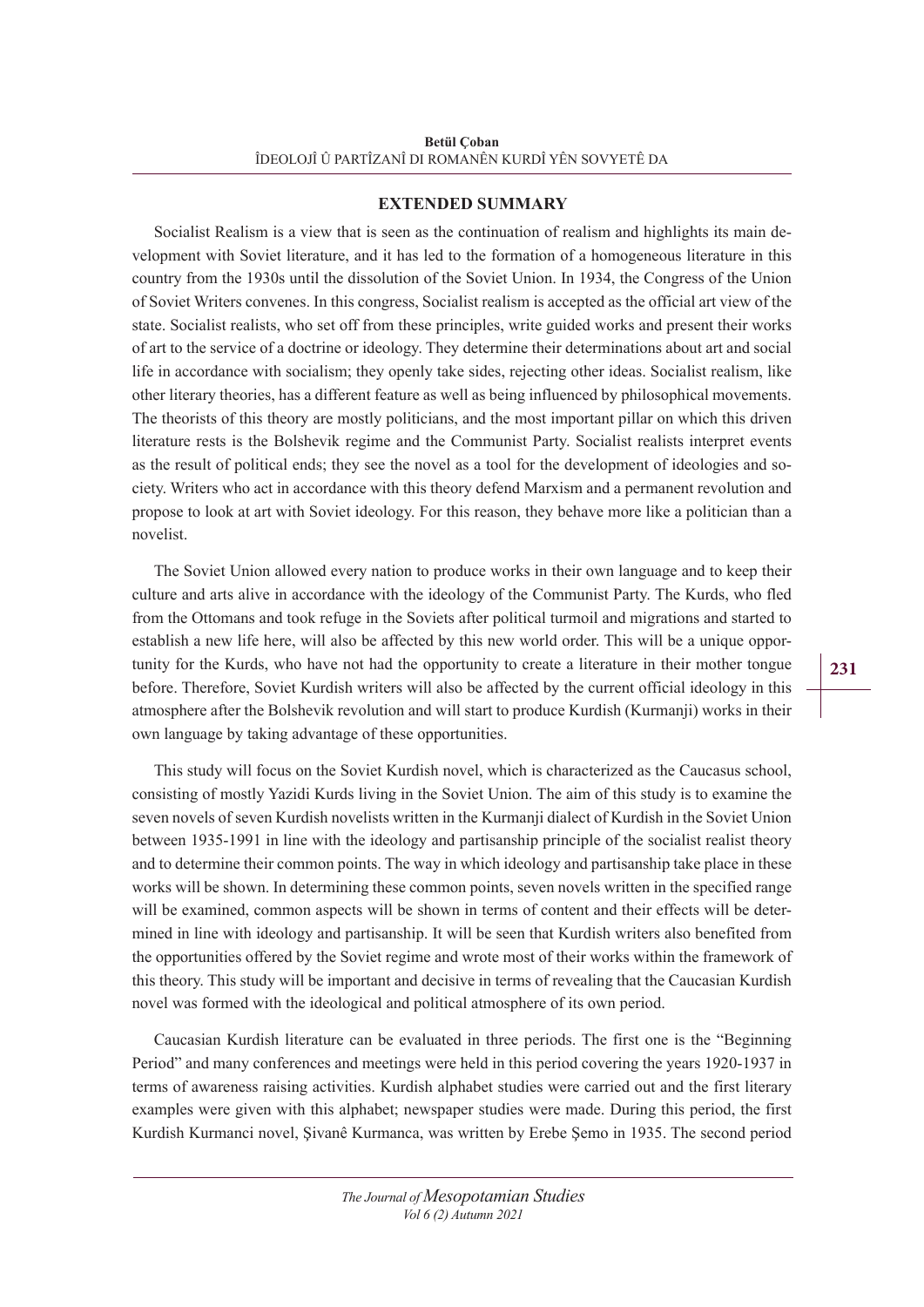is the "Pause Period" and covers the years 1937-1955. The main reason for this naming is that many writers were displaced due to Stalin's immigration and exile policy and not much work was produced in this period. A few theatre plays and scripts are prominent works of this period. The third period is the "Mastery Period" between the years 1955-1991. Writers returning from exile begin to write with great zeal to avoid the eighteen-year pause. The heavy conditions of the Stalin period eased and a relatively comfortable summer environment was created. The seven works that will be examined in this study are the products of this period.

Of course, the works to be examined are not limited to these, but seven novelists and seven works will be sufficient as a sample group for a study in this context. Data analysis in qualitative studies is a challenging method for researchers. The scarcity or absence of standard methods can be seen as a problem in social studies, and many researchers analyse such studies based on their own scientific background. This study takes care not to stay away from scientific methods as much as possible. For this reason, of course, novels were chosen as the primary source. In the analysis, the data were compiled by scanning method and the works were examined with Marxist criticism.

According to Marxist criticism, literary works are responsible for reflecting the ideology of the period in which they were written. The works examined in this study have also reached this conclusion. Each writer praises the Soviet regime in accordance with the ideology of the period and highlights the good and beautiful aspects of the regime. Feudalism and the bourgeoisie are harshly criticized, the revolution and the Communist Party are idealized. Lenin and Stalin are seen as great liberators and are always praised. All the bad characters are the sultan, agha, bey, emir and feudal, who are the representatives of the ruling class. They oppress people, exploit labour, and are far from human values. Novel heroes are created in a uniform way far from being a character. They fight against the ruling class, feudalism and the bourgeoisie; they fight with the sultan, the aghas and the beys. They do not have human weaknesses; they approach everything ideologically. They give courage to the people in desperate and bad times, they do not give up on their great goals and ideals, no matter how much they suffer. They always educate themselves, serve the people; they become a good example and saviour for the people. All these show that the Soviet Kurdish novel, like its contemporaries, exhibits an ideological and partisan attitude in this respect.

## **Destpêk**

Li Rusyayê bi serketina Şoreşa Cotmehê û bi damezirandina sosyalîzmê ra realîzmeke nû ya civakî/sosyalîst derdikeve holê û ev yek jî di navbera civak û mirovan da têkiliyên nû û sincekî (etîk)yên civakî bi xwe ra tîne. Di huner û edebiyatê da armanceke civakî û berpirsiyariyek ava dibe. Bi vê berpirsiyariyê pêdiviyên gel bi rêyeke edebî dibe mijara hunerê. Realîzma Sosyalîst, şaxeke ji realîzmê ye û geşedana xwe bi edebiyata Sovyetê pêş ve biriye. Di 1934an da Yekemîn Kongreya Nivîskarên Sovyetê dicive û biryarek tê girtin ku Realîzma Sosyalîst ji wê dîrokê pê ve dibe nêrina hunerî ya fermî ji bo Yekitiya Sovyetê.<sup>2</sup> Biryarên berbiçav ên ku di vê kongreyê da hatine girtin esasen rêgezên xwe, çavkaniyên xwe ji nameya Stalîn werdigirin ku ev name 2yê Berfanbara 1930an da ji bo Demjan

2 Ji bo agahiyên berfireh ên derheqa realîzma sosyalîst da hûn dikarin binêrin: (Oktay, 2008) û (Kurtulmuş, 1996).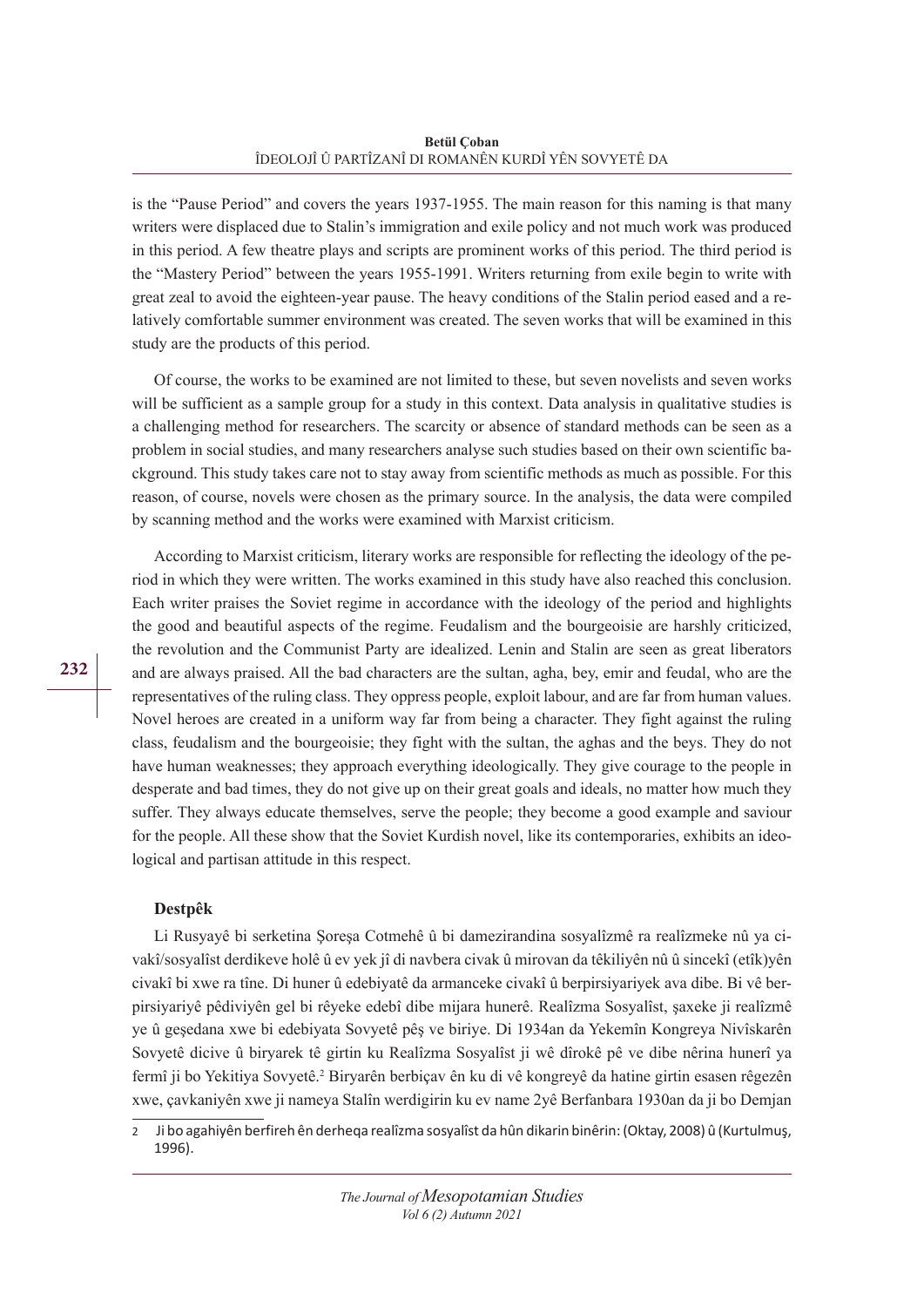Bedny hatiye nivîsîn. Li wir Stalînî nivîskar wek "endezyarên ruhên mirovan" şayesandiye (Tunalı, 1993:149-150) û ev yek jî di kongreyê da ji bo teoriya Realîzma Sosyalîst bûye rêgezeke bingehîn. Li gor vê teoriyê divê nivîskara/ê sosyalîst hişê civakê ava bike, civakê bi îdeolojiyê bixemilîne û li hember kapîtalîzm û dagirkeriyê serî hilde û xelkê bi rê bixe.

Realîzma Sosyalîst bingeha xwe ji nêrîna materyalîst werdigire û bi felsefe û îdeolojiya Marksîst şekil dide esasên xwe. Avakarên estetîka marksîst Karl Marks û Engels mijarên li gor texayyûlên berhemên edebî bi diyardeyên realîzmê sînor kirine. Lewra ye teorîsyenên Marksîst ên li pey wan rastîbînî kirine krîtera sereke ji bo nirxên edebî. Vê teoriyê di serî da huner wek amrazeke ragihandina îdeolojiyê dîtiye ji bo xelkê. Ev yek jî gelek caran encamên wisa dane ku hunermend tu fikarên estetîk nekirine mebest ji xwe ra û rastiyên mîsoger bûne armancên sereke ji bo realîstên sosyalîst. Ev tevger jî wisa rê li ber nivîskaran vekiriye ku berhemên xwe bi vî şiklî bînin.

Edebiyata Sovyetê û teoriya wê ya Realîzma Sosyalîst bi vî awayî peyda dibe û armanc û naveroka wê rasterast ji aliyê kesayetên siyasî ve tê diyarkirin. Nivîskar berhemên xwe wekî berpirsiyariyekê dinivîsin. Ev helwest jî encamekê bi xwe ra tîne ku naveroka wan dişibin hev. Rêzebûyerên berheman her çiqas ji hev cuda bin jî hîmên tematîk, dem û mekanên bûyeran û lehengên wan rengê hev didin. Lehengên wan bi giştî endamên çîna karker in, keda wan tê xwarin ; kemasiyên civakê derdixin holê, aşkere dikin ; temsîliyeta kesên li hember kedxwarî û emperyalîzmê dikin. Divê di şerê li hember kedxwaran da bi ser bikevin û serfiraz bibin.

Edebiyata kurdî ya Sovyetê jî piştî gelek buyerên qewimî<sup>3</sup> wek perçeyeke biçûk a edebiyata Sovyetê di çarçoveya nêrîna siyasî ya rayedarên Sovyetê de tê afirandin û taybetmendiyên realîzma sosyalîst di nav xwe de vedihewîne. Ji xwe piştî kongreya 1934an berhemanîneke din jî ne mimkûn bû, mefera nivîskaran nebû. Edebiyata kurdî ya Sovyetê jî ligel van geşedanan cara yekem derfeteke fireh dibîne û derdikeve qada cîhana edebiyatê. Nivîskarên kurd bi şert û mercên demê girêdayî Partiyê (Partiya Komûnîst) bi karîgeriya realîzma sosyalîst berhemên xwe dinivîsin<sup>4</sup> û bingeha romana kurdî diavêjin.

Di vê gotarê da ji bo diyarkirina xeta giştî ya karîgeriya realîzma sosyalîst li ser romana kurdî ya Sovyetê ji heft nivîskarên cuda heft roman hatine hilbijartin. Ev roman berhemên qonaxa dawî ya vê edebiyatê ne. Romana Erebê Şemo Jiyana Bextewar 1959an da, romana *Hewarî*yê ya Heciyê Cindî di 1967an da, romana Eliyê Evdilrehman Gundê Mêrxasan di 1968an da, romana Kurdê Rêwî ya Sehîdê Îbo di 1979an da, romana Dê û Dêmarî ya Egîdê Xudo di 1986an da, romana Bawerîyê ya Ahmedê Hepo 1990anda, romana Fîncana Ferfûrîyê ya Ezîzê Gerdenzerî 1990an da hatiye weşandin. Bêguman ji xeynî van berheman jî gelek berhemên edebî hene ku mirov dikare di çarçoveya Realîzma Sosyalîst da binirxîne. Heta li gorî teza Çoban (Çoban, 2017:155) berhemên di dewra Sovyetê da hatine nivîsîn bi giştî realîst-sosyalîst in. Ev roman ji bo destnîşankirina îdeolojî û partîzaniya edebiyata Kurdî ya Sovyetê hatine hilbijartin û nivîskarên navborî jî di vî warî de kesayetên naskirî yên vê edebiyatê ne. Li ser bingeha Realîzma Sosyalîst ev berhem dê bên analîzkirin. Gava ku behsa karîgeriya Realîzma Sosyalîst tê kirin ev nayê wê wateyê ku bi her layenê ve dê bê lêkolînkirin. Lewra teoriya Realîzma

<sup>3</sup> Hatina kurdan a Sovyetê bi girêdayî siyaseta Osmaniyan ve girêdayî ye û şerê di navbera Osmanî û Rûsan da dibe sedema koça kurdan ber bi Sovyetê ve. Ji bo agahiyên berfireh hun dikarin lê binêrin (Çoban, 2017).

<sup>4</sup> Wekî ku berê jî hatibû destnîşankirin, piştî kongreya 1934an Realîzma Sosyalîst dibe nêrîna fermî ya dewletê û nivîskarên kurd ên Sovyetê jî divê li gor vê biryarê tevbigerin, berhemên xwe li gorî wê biryarê biafirînin.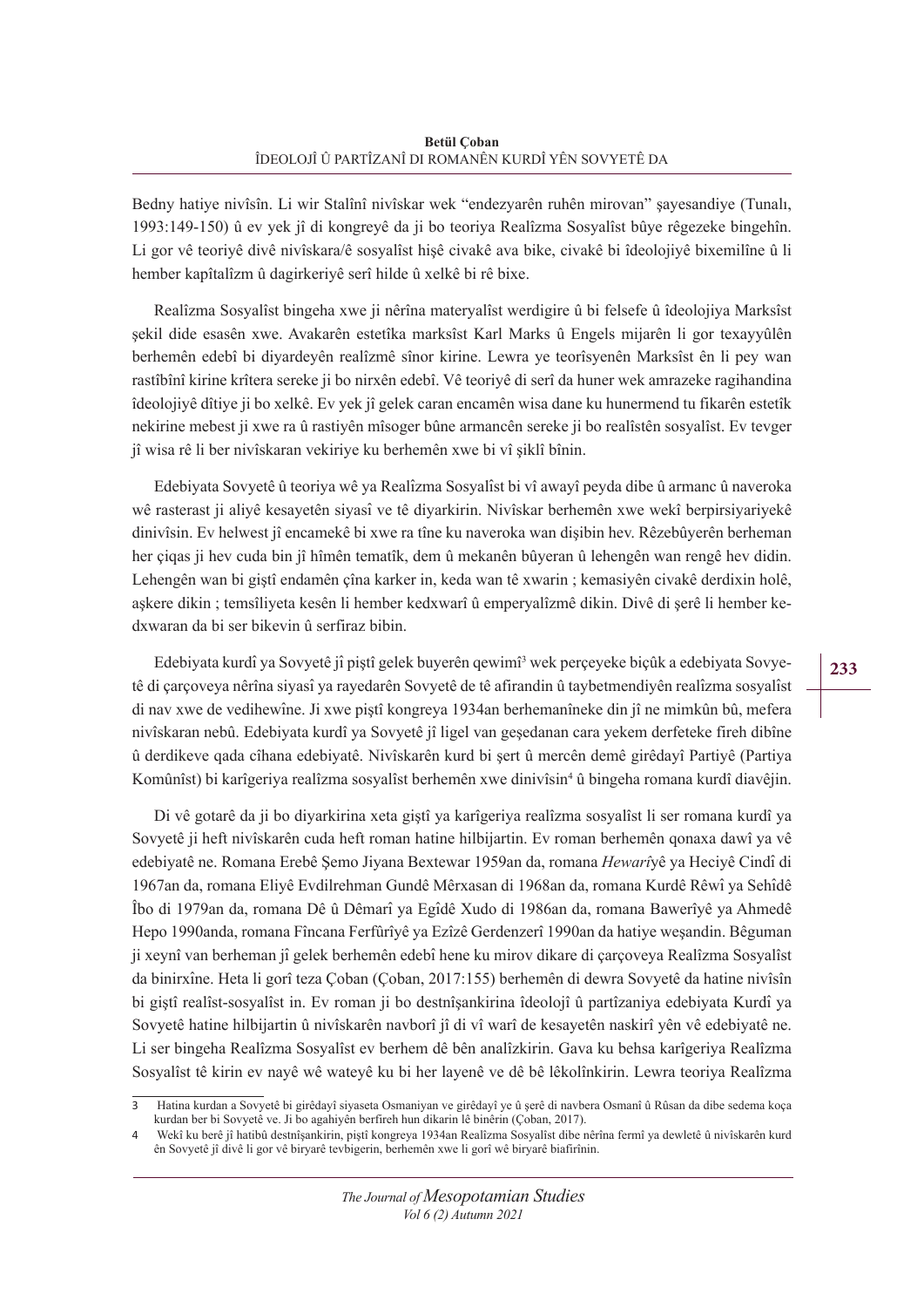Sosyalîst bi gelek rêgezan deng vedide.<sup>5</sup> Lê ev gotar balê dikêşe li ser rêgeza îdeolojî û partîzaniyê û dîsa dahûrînên xwe yên derheqê van berheman da raberî xwendevanan dike.

# **1. Îdeolojî û Partîzanî**

Di Realîzma Sosyalîst da armanca sereke nîşandayîna rastiyê ye. Divê teorisyenên vê nêrînê rastiyên partiyê bi awayekî xurt raberî xelkê bikin. Nivîskar jî bi vî şiklî rastiyên ku berhemên xwe da tesbît dikin bi awayekî sosyolojîk şîrove dikin û bi îdeolojiya hunera xwe diafirînin. Gelek ji wan beriya hunerê da fikara pêkanîna dozekê dikin û ji xeynî nivîsandina romaneke baş armancên din datînin ber xwe. Pirsgirêkên welatê xwe û derdên gundiyan bi awayekî terefdar carinan bi hezkirinê carinan bi xezebê tînin zimanî ; carinan tenê bi nêrinekê û carinan jî bi awayekî berfireh li ser disekinin.

Realîstên sosyalîst bûyeran wek encama armancên siyasî şîrove dikin û romanê wek amrazekê dibînin ji bo îdeolojiya xwe û ji bo pêşvebirina civakê. Li gor kesinan hemû mesele xirabî, dizîtî, neheqî û bêrêtî ye û divê meriv balê bikişîne ser. Hin kes di pergala civakê da ji aliyê Marksîzmê ve hin guhertinên mayînde, heta şoreşê dixwazin. Ji romannivîsekî zêdetir wek rojnamevanekî alîgir û wek siyasetvanan tevdigerin.

Realîzma Sosyalîst sîstema mulkiyeta şexsî û paşxana wê ya siyasî û hişmendî rexne dike û li aliyekî jî çi li hember civaka sosyalîst be ji binî ve red dike. Ev teorî sîstema kapîtalîzmê û jiyana ku bi vê hişmendiyê ava bûye rexne dike ku bi vê erkê dibe partîzan (Akçay, 1998 :19-20).

Berhemên ku bi vî rengî hatine nivîsîn, herçiqas ji aliyê cûre û esasên xwe ve heta radeyekê ji hev cuda bin, dîsa jî di bin banê îdeolojiyeke hevpar da dicivin. Ev yan pesna komûnîzmê didin yan jî diavêjin canê dijberên komûnîzmê yanê wan rexne dikin. Lewra berhemên edebiyata Sovyetê pincara eynî çiyayî ne (Siniavski, 1967 : 29- 30).

Realîzma Sosyalîst ne tenê xwedî qaîdeyên diyarkirî lê belê xwedî nêrîn û bergehên diyarkirî ne. Ev teorî pêşniyaz dike ku li dinyayê û li hemû mirovan bi îdeolojiya Sovyetê bê temaşekirin. Armanca wê ew e ku hunerê bike amraza partiyê.

# **2. Raçavkirineke Kurt li Ser Tradîsyona Romana Kurdî ya Sovyetê (1935- 1991)**

Edebiyata kurdî û bi taybetî jî romana kurdî, berhemanîna xwe ya mezin û bibandor li dîyasporayê<sup>6</sup> derdixe holê. Êdî dîyaspora ji bo romana kurdî dibe welatê eslî (Ahmedzade, 2004: 195). Kurdên ku ji welatê xwe sirgûn bûne û çûne dîyasporayê, nostaljiyên xwe û wezîfeyên xwe yên neteweyî bi nivîsandinê xwestine telafî bikin. Bi vî awayî xwestine ku çanda xwe biparêzin û ji bo dahatûya gelê

<sup>5</sup> Li gorî Çoban rêgezên teoriya Realîzma Sosyalîst bi giştî ev in:

<sup>&</sup>quot;1. Îdeolojî u Partîzanî

<sup>2.</sup> Ked û Kedxwarin [istismar] 3. Lehengên Erênî

<sup>4.</sup> Romantîzma Şoreşger

<sup>5.</sup> Folklor

<sup>6.</sup> Dîn

<sup>7.</sup> Dîrokîtî

<sup>8.</sup> Gelparezî

<sup>9.</sup> Mijaren Aboriye, Sîstema Kolxoz û Sovxozan" (Betül Çoban, 2017: 10 - 22).

<sup>6</sup> Derheqê diyasporayê da ji bo agahiyên berfireh hun dikarin li pirtûka "Diyaspora Mekanları" ya Minoo Alinia binêrin. Peyva diyaspoyê bêtir Ewropa tîne bîra me lê em qebûl bikin nekin diyasporaya herî mezin ya kurdan li Kavkazyayê ye. (Alinia, 2007)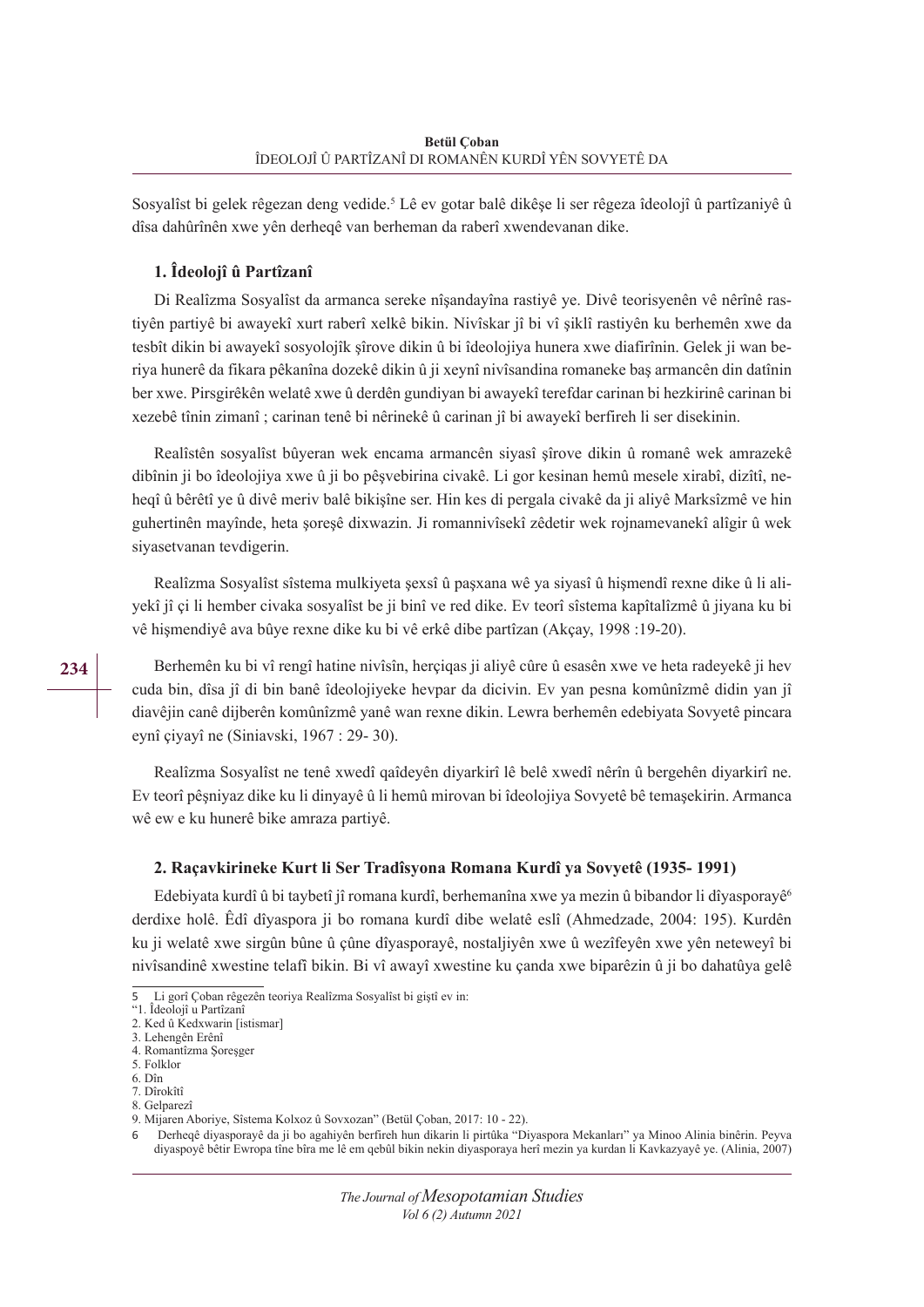xwe bixebitin. Ev yek kurdên Sovyetê da bi rehetî tê kifşkirin. Diyasporaya Sovyetê (ku êdî bûye wekî welatekî) ji bo kurdan bi taybetî jî ji bo kurdên Kurmanc dibe qada ronesansekê.7 Bi awayekî şênber qedera kurdên Sovyetê diguhere. Piştî Şoreşa Cotmehê serkeftinên çandî û edebî xwe nîşan dide.

Jiyana edebî û çandî ya kurdên Sovyetê, nêzîkî heftê salî ye. Ev çand û edebiyat dikare bi sê êwran bê vekolîn.8 Her çiqas ji bo edebiyata kurdî ya giştî parvekirinek mimkûn nebe û wêneyeke hevgirtî nikaribe bê çêkirin jî, ji bo edebiyata Sovyetê ev yek mimkûn e. Ev parvekirina li êwran hem ji bo lêkolînan rêgezan dide ber destê lêkoleran û hem jî nîşaneya pêşveçûyîna çand û edebiyatekê dide ber çavan.<sup>9</sup>

Êwra yekem (1920- 1937) di salên 1920î da bi xebatên perwerde û alfabeyan dest pê dike û nivîskar û rewşenbîrên wê dewrê hewl didin ku bingehekê çêkin ji bo zimanê edebiyateke nivîskî. Di salên 1930î da bi rêya edebiyata rûs û ermeniyan gelek wergerên bi kurdî tên amadekirin. Bi ceribandinên her cure berheman, edebiyata kurdî ya li Sovyetê bi "destpêk"ekê xwe nîşan dide. Di 1935an da yekem romana kurdî ya Erebê Şemo ya bi navê Şivanê Kurmanca tê çapkirin.

Êwra duyem (1937-1955), bi desthilatdariya Stalîn û qedexeyên vê demê tê pênasekirin. Êwra duyem jî dikare weke êwra "rawestin"ê bê binavkirin. Lewra di vê serdemê da pêşveçûna ziman û çanda kurdî tê sekinandin. Di dibistanan da perwerdeya bi kurdî tê qedexekirin û hemû dibistanên kurdan û akademiya perwerdehiyê tên girtin. Gelek rewşenbîr, nivîskar û helbestvanên kurd ji kar tên avêtin, tên girtin û sirgûnkirin. Erebê Şemo sirgûnî Sibiryayê dikin; Heciyê Cindî, Cerdoyê Gênco, Ahmedê Mîrazî, Cangîr Axa û Şamil Têmûr desteser dikin û dixin girtîgehê. Ji ber vê ye ku di navbera van salan da li ser edebiyat û romanê zêde berhem nayên dîtin digel ku du berhevokên giştî ya nivîskarên kurd û berhevoka çîrokên Heciyê Cindî a bi navê Siva Teze (1947) hatibin weşandin jî.

Ligel van qedexekirinan şaxeke din piçek ronayî dide vê serdemê. Di 1937an de li gundê Elegezê Şanoya Dewletê ya Elegezê tê vekirin. Lîstikvanên ewil ji nav keç û xortên wê herêmê tên bijartin. Kar û barên şanoyê ji aliyê dewletê ve tê fînansekirin û şanogerên ermenî ciwanên kurd perwerde dikin. Nivîskar û şanonivîsên ermenî li ser hîmên zargotin û jiyana kurdan gelek şanoyan dinivîsin. Mem û Zîn a S.Taronsî; Ker û Kulik, Siyabend û Xecê, Keça Mîrikê û Gur Heso yên S. Gensoyanî hin ji van in. Wekî din berhemên Rûs, Ermenî Gurcî û Azeriyan derdixin li ser dîkê. Herwiha berhema Celatê Koto Lur de Lur, berhema Heciyê Cindî Miraz û berhema Cerdoyê Gênco Cuşka Doxdiryê û Bira jî li van şanoyan tên lîstin. Ev şano di 1947an de tê girtin lê dîsa jî di demeke kin de nêzikî 30 pîyesan ve çandeke mezin ava dike û kadroyên baş perwerde dike ji bo dahatûyê.

Di êwra sêyem (1955-1991) da, edebiyata kurdî ya li Sovyetê, bi hewldanên mezin û piştrast careke din radibe li ser piyan û li hember rawestina hijdeh salan bi awayekî tecrûbedar/xweytecrûbe disekine. Lewra hêjayî gotinê ye ku wekî êwra "hostetî"yê bê binavkirin. Di vê serdemê de êdî polîtîkayên ser-

Her çiqas peyva dîasporayê di bingeha xwe da fikrên neyînî bîne bîra me jî, hin lêkoler û nivîskar hemberî vî qasî ne. Dîasporayê wekî qadekê dibînin: qada hişmendiyê. Yek ji wan jî Khaled Khayatî ye. Li gorî Werbner jî dîaspora qada hişmendiyê ye, piraniya wargehan jî bi vê re eleqeder e. Homî K. Bhabha dibêje ku "dîaspora, ji bo estetîka post-kolonyalê çavkaniyek e." Ji bo agahiyên berfireh hûn dikarin binêrin: (Khaled Khayatî, 2009)

<sup>8</sup> Di mijara parvekirina li êwran ji Eskerê Boyik, Tosinê Reşîd û Têmûrê Xelîl sûd hatiye wergirtin. Bnr. (Boyik, 2012: r. 25-26; Reşîd, 2012:202-212, dnd. (brh.) Erbay, 2012, r. 202-212) û (Xelîl, 2014: r. 12-23.)

<sup>9</sup> Parvekirina edebiyata kurdî ji bo hin lêkoleran hêja jî ne mimkûn e. Ferhat Shakely bi xwe jî, ku bi iddiayekê derdikeve dibêje ku wî hemû herêmên kurdan ber çav girtiye û ji bo edebiyata kurdî berhevkirineke giştî kiriye, vê yekê tam nekariye pêk bîne. Lewra edebiyata Sovyetan derveyî xebata xwe hiştiye û iddia kiriye ku romana kurdî di salên 1960î da derketiye holê. Lê ji bîr kiriye ku romana yekem di salên 1930î da li Sovyetê hatiye nivîsîn û çap bûye. (Shakely, 1998).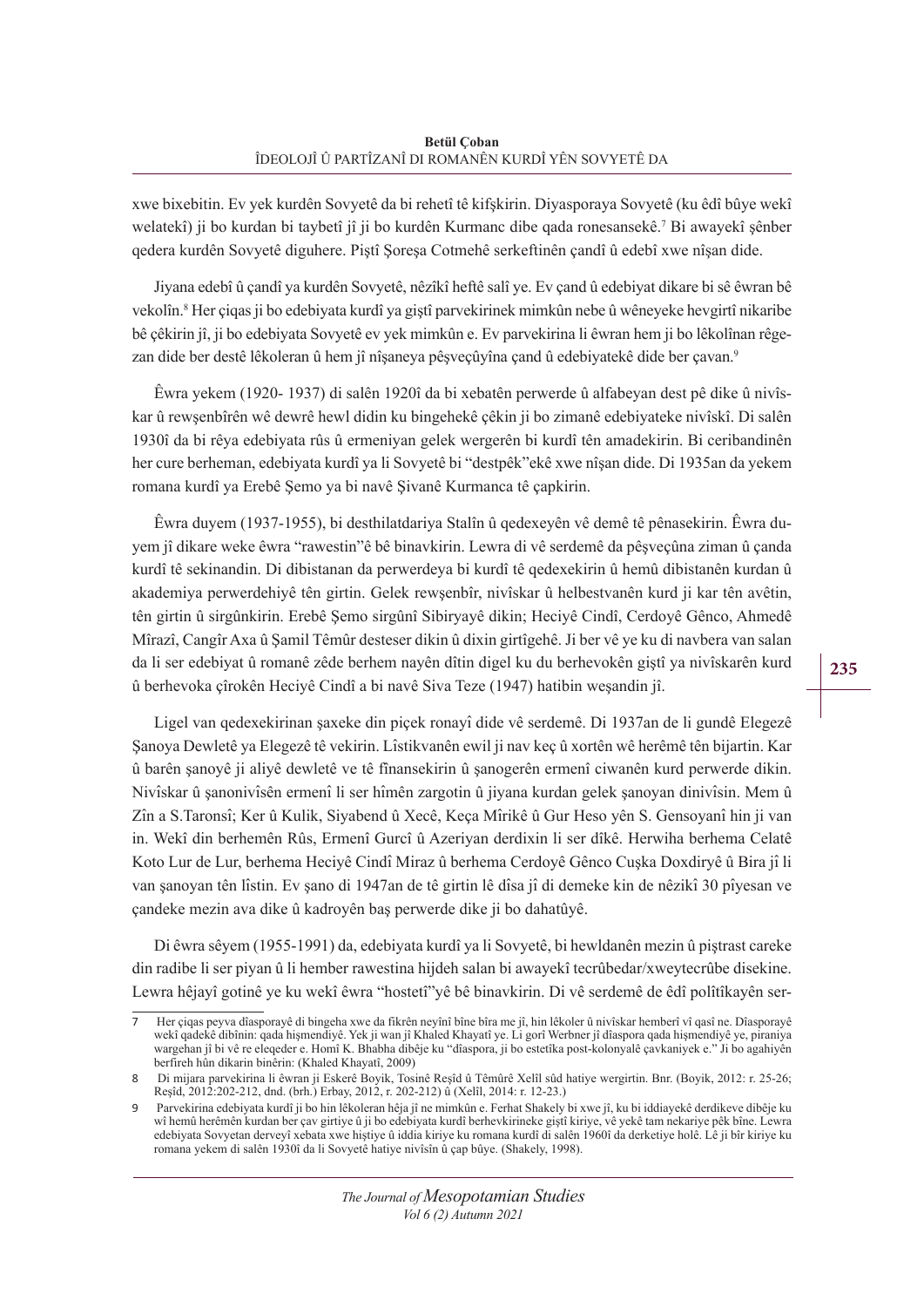dama Stalîn û tundiya li ser kurdî radibe, rewşenbîr û nivîskarên ku sirgûniyê da ne vedigerin welatê xwe. Di vê serdema sêyem da, di warê pexşanê da pêşketînen mezin çêdibin. Di destpêkê da ji xeynî Şivanê Kurmanca(1935) ya Erebê Şemo nimûneyên romanê peyda nabe û herwiha yên çîrokê jî. Lê ev rewş di vê serdemê da diguhere. Li gel Erebê Şemo, Heciyê Cindî, Emînê Evdal û Ahmedê Mîrazî; navên wek Eliyê Evdilrehman, Sehîdê Îbo, Egîdê Xudo, Ahmedê Hepo, Nadoyê Xudo Maxmûdov, Emerîkê Serdar, Sîma Semend, Wezîrê Eşo, Prîskê Mihoyî, Xelîl Mûradov (Xelîlê Çaçan), Mîroyê Esed, Tosinê Reşîd, Çerkezê Reş, Casimê Celîl, Ahmedê Gogê, Elîxanê Memê, Hamoyê Rizgo, Babayê Keleş û Vanîkê Elîxan bejn û bala xwe di warê pexşanê da nîşan didin.

# **3. Rengvedanên Rêgeza Îdeolojî û Partizaniyê**

# **3.1. Jiyana Bextewar (Rewan, 1959)**

Erebê Şemo wekî nivîskarekî kurd "bi şoret tê naskirin û nav û dengê wî çawa li welatê Sovyetê wisan jî li nava rewşenbîrên kurd ên wê demê da belav dibe" û wekî "bavê romana kurdî" tê pejirandin (Boyîk, 2007). Ligel neheqiyên hatine serê wî dîsa jî bi awayekî partîzanî romana xwe dinivîse û wekî tê dîtin dev ji îdeolojiya xwe bernade. Her du romanên Erebê Şemo Şivanê Kurmanca (1935) û Berbang(1935) wekî otografiya wî hatine nivîsîn. Heta tê dîtin ku Berbang bi awayekî zelal versiyoneke berfirehkirî ya Şivanê Kurmanca ye. Christine Allîson jî ji bo Berbangê dibêje ku "…ne pirtûkeke cuda, lê venivîseke Şivanê Kurmanca ye" (Allison, 2014:145). Lehengê pirtûkê (yanê Ereb) ji bo Partiyê<sup>10</sup> bi dil û can dixebite.

Romana Jiyana Bextewar (Şemo, 2015) piştî sirgûniya Erebê Şemo çap dibe. Rasterast nayê gotin ka ev roman jî wekî her du romanên berê otobiyografiya Erebê Şemo ye lê dîsa jî li hin deran bi awayekî teknîkî dikeve hin nakokiyan û xwe dide dest ku Misto -yek ji lehengên romanê- Erebê Şemo bi xwe ye: "Xortekî ji kurdan, navê wî Misto bû. Wî pak bi zimanê Ûris û Ermeniyan zanîbû û bûbû uzvê Partîya Bolşevîkan û çi qirarîen partîyê hebû bi destê wî Mistoyî teşkîlata Bolşevîkan bi dizîka ve derbas dikir li nava Kurdan, Ermenîyan û paleyêd mayîn…" (r. 102). Misto lehengê sereke yê her du romanên wî yên berê (Şivanê Kurmanca û Berbang) ye û her wiha yê Jiyana Bextewar jî. Bi gelek nimûneyan tê dîtin ku serboriyên Ereb û Misto li hev tên: "Lê Misto kaxêz gişk kuta kiribûn, ew êdî ber bi jor de hildikişîya ber bi çadirê xwe ve diçû. Bi vî teherî Partîya Bolşevîkan îdêya Marks û Lenîn li nav esker û xebatçiyan belav dikir" (r. 112). Misto jî wekî Ereb di nav leşkerên Qazax da navbeynkariyê dike, ji ber ku çend zimanan dizane. Bi Bolşevîkan ra kar dike û 'kaxez'ên partiyê di nava gundiyan, rêncberan û karkeran da belav dike. Di mîtînga yekê Gulanê da li ser xebatên partiyê diaxive û pesna Bolşevîkan dide û ji ber wê jî tê girtin.

<sup>10</sup> Divê bê gotin ku hin termînolojiya kurdên Sovyetê di vê xebatê da hatiye bikaranîn. Wekî mînak di tevahiya romanan da navê Partiya Komûnîst ya Yekitiya Sovyetan bi navê xwe yê resen nehatiye bikaranîn, di dewsa wê da "Partî" tê gotin ku di gotarê da bi heman kontekstê da ev peyv gelek caran hatiye bikaranîn. Wekî din Hikûmeta Sovyetê jî gelek caran bi navê "Dîwan" an jî "Dîwana Sovyetê" hatiye bikaranîn ku heman aqubet ji bo vê peyvê jî derbasdar e.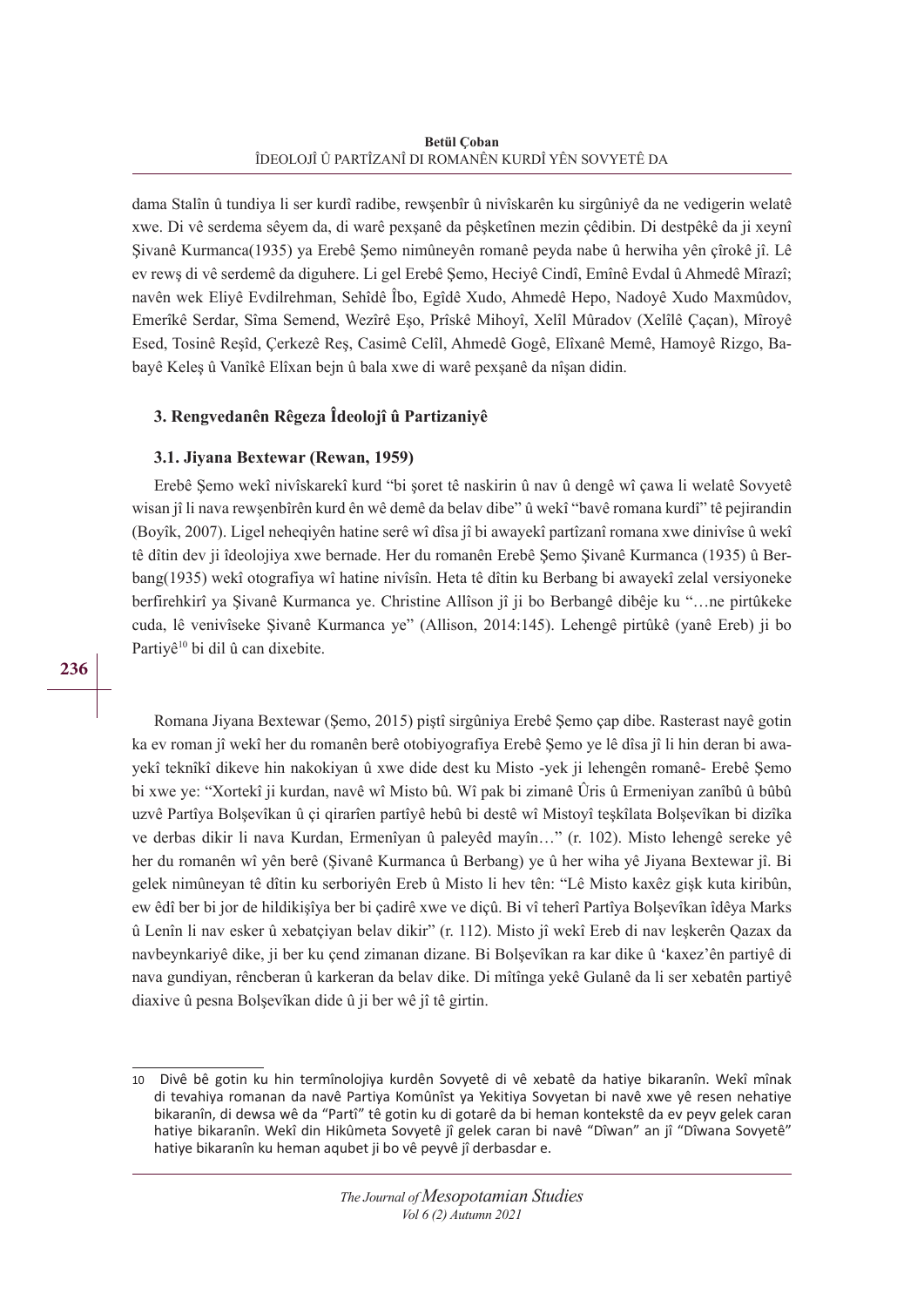Nivîskar di beşa "Şerê Împeryalîstîyê, Sala 1914an" da behsa şerî dike û heta sala 1917an tê. Şerê Cîhanê yê Yekem bi vî rengî dibe paşxaneyekê ji bo vê romanê. Li vir dîsa lehengê romanê Misto bi Partiya Bolşevîkan ra dixebite û tevî wan propagandaya komûnîzmê dike, xebatan dibe nava karkeran û leşkeran. Li hember burjuvaziyê xebatên wisa bi dil û can dike ku hevalên wî yên partiyê timî pesnê Misto didin. Propagandaya Lenîn û bolşevîkan di vê romanê da dibe mijara sereke ji bo nivîskarê sosyalîst. Romanê ji bo îdeolojiya xwe dike amrazekê û ji bo vê yekê jî lehengên xwe bi kar tîne û bi rêya wan fikr û ramanên xwe empoze dike. Mîxaylovê komûnîst gelek caran bi hevalên xwe yên partiyê ra diaxive û dibêje ku:

Gerekê em wisa bikin, wekî eskerên me berê tivingên xwe biguhêzin ber bi dîwana padşê ve, ber bi bûrjûvazîyê ve bikin, çimku ev şer wan dest pê kir ji bo kara xwe. Pale û gundî xwîna xwe dirêjin, lê burjûvazî, milkedar cêba xwe tijî dikin (r.104).

Yekê Gulanê ji bo karker û gundiyan rojeke girîng e û di vê berhemê da jî behsa wê hatiye kirin. Teşkîlata Partiya Paleyên Sosyaldemoqratîyê a Ûrisêtê (a Bolşevîkan) xebateke gumreh ji bo vê rojê dike. Lozung dinivîsin, parçeyên sor amade dikin. Wê çaxê cara ewil e ku ewqas miletên Kavkazê di bin destê Partiya Bolşevîkan da dixebitin, wekî birayan karê Eyda Yekê Gulanê dikin û kes li yekê din re bi çavekî nijadperest nanêre (r.110). Misto jî di vê mîtînga mezin da radibe ser dîkê diaxive, li gorî lozungan çi tê bîra wî behs dike û pesna şoreşê dide. Ji ber vê axaftinê jî ji aliyê diwanê ve tê girtin. Bi rêya bîranînên Misto yên li girtîgehê tê zanîn ku wî pirtûka Lenîn a "Pêşdeçûyîna Kapîtalîzmê li Ûrisêtê" xwendiye û bûye bolşevîk. Baweriya kurdan bi Lenînî heye û wisa bawer dikin ku ew rizgarkerê wan e. "Erê weleh xwedîyê me kesîban Lenîn e, Partîya Bolşevîkan e, em gerekê îro gişk li Dîgorê bibêjin, dixwazin dîwana pale û gundîya" (r.126). Misto (êdî tê zanîn ku ew Ereb Şemo bi xwe ye) hevalên xwe hînî gotinên Lenîn û Partiya Bolşevîkan kiriye. Li vir tiştekî balkêş ew e ku nivîskarê romanê gelek caran tîne zimanî ku Misto bolşevîk e, şoreşgerê partiyê ye û her ji bo Dîwana Sovyetê û ji bo kurdan dixebite. Ev fikar hertim di nava romanê da derdikeve pêş. Ji ber ku Erebê Şemo piştî sirgûniya xwe her dixwaze ku bîne zimanî ku ew komûnîst e û sosyalîst e (Şemo, 2007: 7).

Li gundên kurdan bi serkariya Partiya Bolşevîkan û dewleta Sovyetê êdî jiyaneke nû ava dibe. Xebatên di nava kurdan da 'rind, bi dil û can û komunîstî' derbas dibe lê kesên ku dixebitin nexwendî ne, nikarin gotinên Lenîn û Partiya Bolşevîkan bi zanebûna Marksîzmê- Lenînîzmê bibin nava kurdan. Pêwîstiya kurdan bi kadroyên xwenda hene lê hîn jî ew kadro amade nînin. Di 1927an da Misto diçe Moskovayê li cem 'hevalê Stalîn' û behsa rewşa gundên kurdan dike (r.221). Komîteya Merkezî ya Partiya Bolşevîkan vî karî dispêre Mixayîl Îvanovîç Kalînîn û li Yêrêvanê ji bo kurdan teknîkûma pedagojiyê û li Lenîngradê Fakulteta Karkeran (paşê ev fakulte dibe Înstîtûta Miletêd Biçûk a Sovyetîyê) tên vekirin. Misto jî li wir dibe dersdar û ciwanên kurdan dişîne wan enstîtûyan ku perwerde bibînin, vegerin karê miletê xwe bikin û ji bo Partiyê bixebitin. Sehîd jî di vê enstîtûyê da dest bi xwendinê dike. Ew wisa baş dixwîne û hîn dibe ku "ji bo Katibê Cabdarî ê Teşkîlata Komsomolan li Înstîtûtê tê bijartin û dibe ûzvê buroya komîteya partîyê" (r. 222). Di havîna sala 1932an da Sehîd bi awayekî serkeftî xwendina xwe diqedîne û rojê da bilêta xwe distîne û vedigere gundê xwe. Di rê da yekî xerîb ji wî dipirse ka ew ji kîjan miletî ye. Gava ku Sehîd bersiva wî dide û dibêje ku ew kurd e, ew mêrik ji wî bawer nake. Ew ecêb dimîne ku berê yekî kurd bi cil û bergên rind, bi axaftineke xweşik û xwenda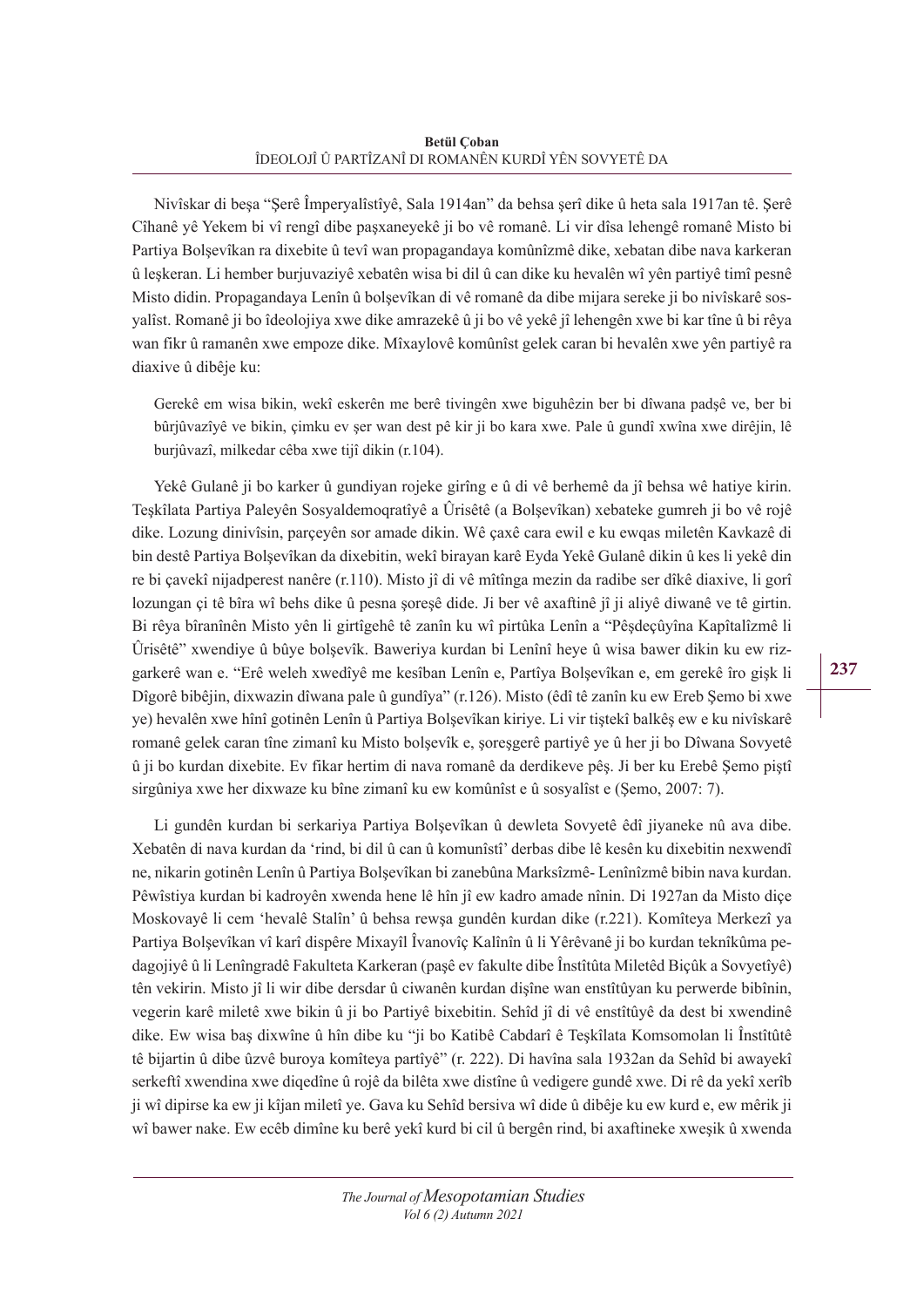nedîtiye. Nivîskar bi vî awayî nîşanî xwendevanan dide ku êdî kurd jî bi xwendina xwe, bi xebatên xwe û bi tevgerên xwe di nava civata Sovyetê da cih digirin. Bi lehengê xwe yê Sehîd jî vê yekê tîne zimanî: "Erê gelekan bawer nedikirin, wekî Kurd jî bêne Lenîngradê, lê bi saya Partîya Komûnîst û dewleta Sovyetê niha kurd jî têne vî bajarê mezin" (r. 225) û dixwînin.

# **3.2. Kurdê Rêwî (Rewan, 1979)**

Kurdê Rêwî (Îbo, 2009) di 1959an da tê nivîsîn û di 1979an de li Yêrêvanê tê çapkirin. Nivîskar Sehidê Îbo armanca xwe ya nivîsînê di beşa "Sivte"yê de diyar dike:

Merivekî wexta tasa ava sar ji kanîkê vexwar gotî wê tucar bîr neke. Ew kanî bona me Oktyabra azadar e. Ewê li ber me dergê emrekî teze vekirin. Ewê da destê min qelema hana, ji wê jî ev nêtana dirijine ser kaxezê ( r.16).

Ev yek bi tena serê xwe dikare mîsyona nivîskarî aşkere bike lê minetdariya wî li vir xilas nabe. Ew bi awayekî kronolojîk behsa çûyina êla xwe ya Ûrisêtê dike û dide zanîn ku ev ciyê şanaziyê ye:

Şûrê Romêyî neheq gundiyê me'rûm li serê riya xistin. Sala 1920, wexta Ûrisêtê da beyreqa dimilmilî, tevî ermeniyê gundê cînar Ortila jî ji qetla Romê azabûn pê danîne ser şemîka emrekî teze. Roja îro jî, şikir ji erdê heta ezmîn, têr û tijî derbaz dikin (r.15).

Rizgarkeriya Şoreşa Bolşevîk di rûdanên piştî Şoreşê da bêtir di çarçoveya hizrî û çandî da derdikeve pêş ku mirovan ji têgihîştin û çandeke paşketî rizgar dike(Ergün, 2018a). Ev berhem jî rizgarkeriya şoreşê bi pesna Lenînîzmê û partiyê bi awayekî aşkere vedibêje. Tekane rêya xilasbûnê di îdeolojî û fikra sosyalîzmê da dibîne. Lenîn ji bo van lehengan û ji bo kesîb û hejaran 'rizgarker' e; dîwana ku ew dê bîne ji bo çîna bindest hêviyeke mezin e. Baweriya wan a bi Lenînî gelek caran bi dubareyan tê nîşandan: "Ez ji giliyê Lênîn zef bawer dikim, teva Rêvolyûsiya Sosyalîstiyê jî wê wira şemal bide. Ew şemalê te'riya qurna betreng bike" (r. 92). Bi vê baweriyê bi dil û can xebatên xwe dikin û xwedî li doza xwe derdikevin. Xaleke din ya balkêş jî ew e ku partîzanî û îdeolojiya karakteran dikeve pêşiya jiyana wan a şexsî û taybet. Gava ku karekî partiyê hebe yan jî xebatek ji bo şoreşê hebe dev ji hemû jiyana xwe berdidin û hewl didin ku wî karî temam bikin: "Niha dewraneke teze destpê dibe, em nikarin û îzna me jî tune, ku mîna berê derbaz bikin" (r. 37).

Nivîskar gelek caran wêneyên xirab ên sîstema zordariyê bi peyv û şibandinên nebaş radixin ber çavan û paşê jî wekî xilaskerekê behsa pêvajoya Şoreşa Bolşevîk dikin. Ev her du dîmen wekî reş û spî dijî hev in. Di realîzma sosyalîst da her bûyer û leheng bi vî şeklî reş û spî tên şayesandin. Lehengên girêdayî çîna serdest ji kîjan miletê bibin jî bi gotinên nexweş tên nasandin. Li hember vê jî kesên ji çîna bindest her çiqas gundî bin yan jî belengaz, kesîb bin dîsa jî bi awayekî xweşik û erênî tên şayesandin. Derûniya wan tune û ew ji bo armancên nivîskarî di nav kontekstekê de tên bikaranîn. Lewra her bûyer û lehengek ji bo ravekirina îdeolojîû fikran hene. Di vê romanê de jî gundiyên hêjar bi nasîna partî û felsefeya wê dibin xwedîbawerî, wêrek dibin û li hemberî çîna serdest serî radikin. Zabitê karmendê dewletê di bin bandora fikr û pratîkên komînîstan da dimîne û ji bo reva girtîgehê alîkariya lehengekî din dike. Ev jî aliyekî din ê partîzaniyê ye. Di vê romanê da lehengekî cuda heye ku şayesandina wî balê dikêşe. Zurbe hem dewlemend hem jî kesekî qenc e û baş hatiye şayesandin.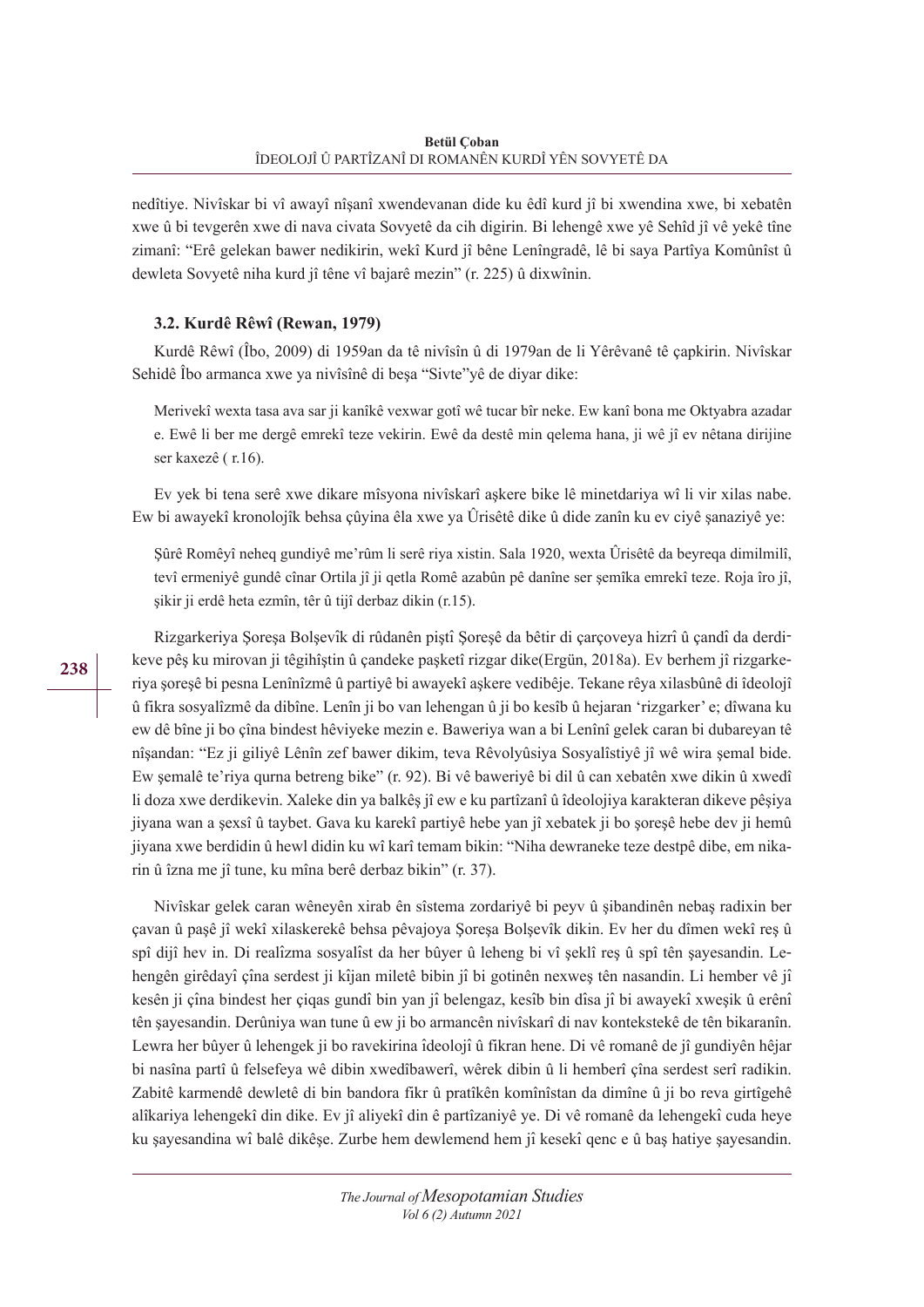Ev başbûna wî jî ji rabirdûya wî ya rêncberbûnê tê:

Zurbe bi eslê xwe va merivekî rêncber bû... Lê bextê Zurbe hinekî bi teherekî dinê lêxistibû. Ewî kirîn-firotana beg kiribû, xwe ra êpêce mal qazanc kiribû. Derê mala wî ber her kesîbekî vekirî bû. Sifra wî timê raxistî bû, ewî tasê ava sarjî bêy cînara venedixar (r. 31).

Nivîskar meyla xwe bi vî rêncberiyê ve girê dide. Lewra dê bê dîtin ku Zurbe dê tevî şoreşgeran bibe û bixebite. Heta Hemîd Beg û giregirên dewlemend ji vê yekê zehf aciz dibin û difikirin ka bi çi awayî Zurbê ji gundiyan biqetînin. Ji bo vê jî Meyana keça Zurbe ji kurê Keleşê rûspî ra dixwazin. Bi vî awayî dixwazin ku têkiliya wî ya kesîban qut bikin. Lê Zurbe vê yekê qebûl nake û ji ber fêl û hîleyên Hemîd Beg, Keleş û Pîr Mîrzoyî terka gund dike û diçe gundekî ermeniyan. Li vir dostê kal û bavan Sûrênê ermenî aliyê wî dike û li wan xwedî derdikeve. Bi vî awayî Zurbe jî dikeve nava karên Partiyê û doza dîwaneke nû dike ku ew dîwan, dîwana kesîb û belengazan e.

# **3.3. Dê û Dêmarî (Rewan, 1986)**

Romana Egîdê Xudo ya Dê û Dêmarî (Xudo, 2016) ji aliyê serlehenga xwe va ji yên din cuda dibe. Di vê romanê da serleheng jineke kurd e û destgirtiyê wê ji bo şerekî li hember burjuvazî û faşîzmê çûye û venegeriyaye. Bi destê nivîskarekî zilam jiyan û derûniya jineke kurd<sup>11</sup> hatiye nivîsîn ku heta wê çaxê zêde mînakên wê nîn in ji xeynî Xatê Xanima Eliyê Evdilrehman. Di vê romanê da ne tenê pesindayîna sîstema Sovyetê lê belê hewldana fêmkirina derûniya jinekê jî cih digire.

Di vê pirtûkê da jî îdeolojiya Lenîn û partîzanî bi awayekî aşkere xwe dide der. Hertim danberhevek heye di navbera rabirdû û dahatûyê da. Derfetên ku hatine bidestxistin bi awayekî minetdar ji devê lehengan tên bihîstin: "Salên dirêj derbas dibin. Gundê Mêrgesorê hatiye guhastinê. Hukumatê û daîrên curbicure mal û xaniyên nû çêkirine. Hemû tişt bi tevayî hatine guhastinê, cahilên gund pir bûne, dixwînin, bi jiyaneka nû dijîn û dixebitin." (r. 41)

Şerê li hember burjûva û faşîzmê bi reşkirina Hîtlerî di romanê da gelek caran derbas dibe: "Belkî kilîta reş bi devê Hîtler bikeve, di rûyê vî şerî da ev xelqa hemû çawa dizêre!" (r.21) Bi vî awayî di romanê da gelek caran li ser zimanê karakterên romanê dijayetiya Hîtler tê kirin û piştgiriya helwesta Sovyetê tê vegotin.

Wekî Ergün (Ergün, 2018b) jî destnîşan dike heman alîgirî di dijayetiya adetên kevin da jî tê kirin ku li pêşiya "jiyana teze" ya sîstema Sovyetê asteng in. Dema di bin karîgeriya Şêx Sefo da bavê Sîsê naxwaze keça xwe bide Saşa, Reşîd û Evêlîna Rubênovnaya wek nûnerên îdeolojiya Sovyetê bi axaftinên xwe vê meseleyê çareser dikin û pêşî li fitneya Şêx Sefo digirin. Ev jî dide zanîn ku Dê û Dêmarîyê da jî serdema piştî Şoreşa Bolşevîk û bernameya damezirandinê ya Sovyetê wek fonksiyoneke erênî cihê xwe girtiye.

# **3.4. Gundê Mêrxasan (Rewan, 1968)**

Romana Eliyê Evdilrehman a bi navê Gundê Mêrxasan (Evdilrehman, 2012) cara ewil di 1968an de li Yêrêvanê, ji aliyê weşanxaneya Hayastan ve tê weşandin. Eliyê Evdilrehman bi xwe jî destnîşan 11 Ji bo şîroveyeke berfirehtir derheqê derûniya jina kurd Karê da, hûn dikarin binêrin: (Aydogan, 2014: r. 223).

**239**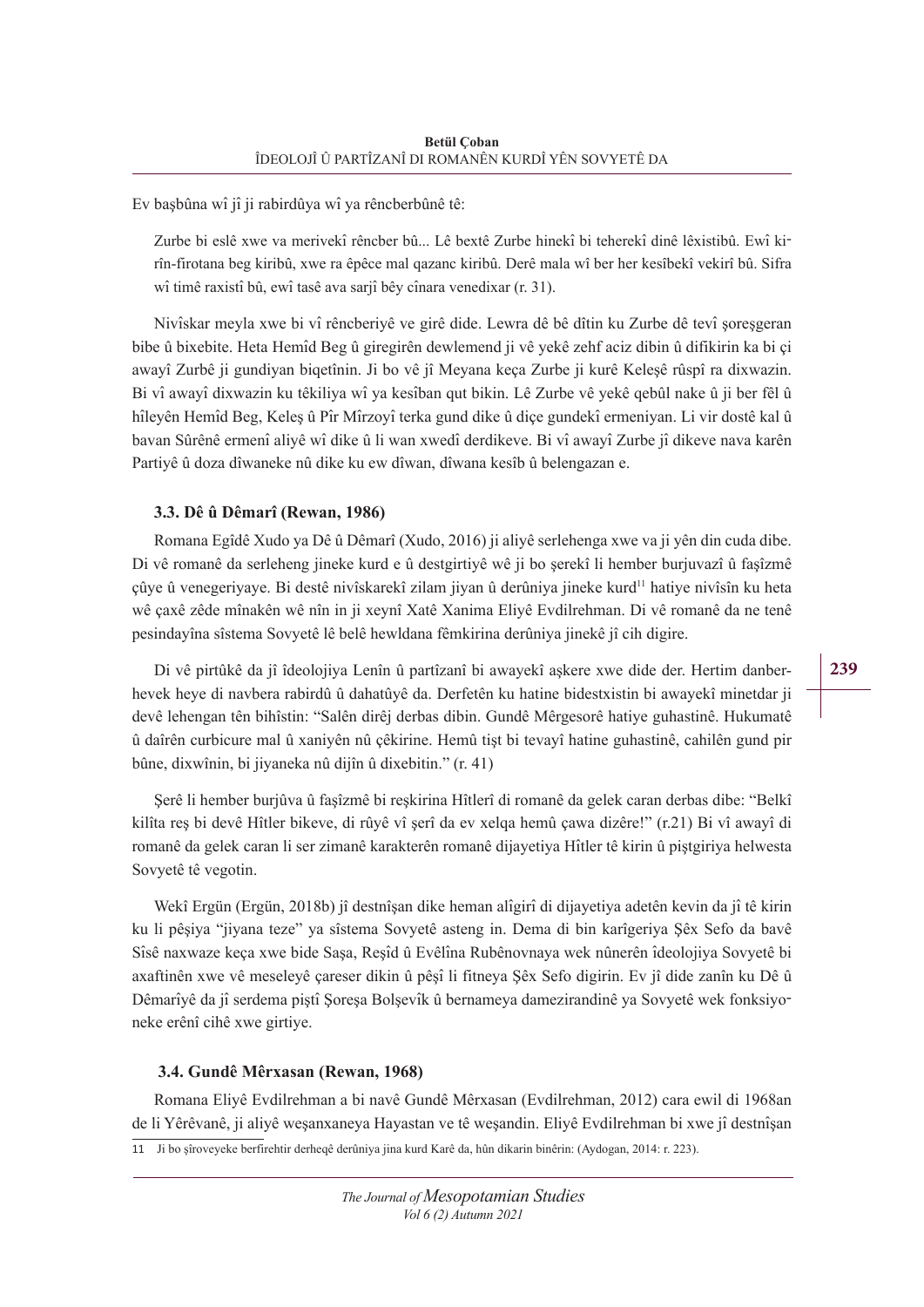dike ku ev romana wî ya pêşîn e û di 1959an da dest bi nivîsînê kiriye û di 1965an de temam kiriye (Evdilrehman, 2012:10). Dîsa şêweya xwe ya nivîsînê jî aşkere dike ku wî "îsbatên tarîxî yên qewmî" berhev kiriye û li ser wan hîman ev roman nivîsiye.

Di romana Gundê Mêrxasan da gelek lehengên şoreşger cih digirin. Wekî mînak Qasim kurê şoreşgerekî navdar e û bavê wî Reşoyê Şamilê Kurdoxlî "ji bo mehkemkirina qaydeyê Sovyetiyê, xweşjiyina cimaetê" (r.141) emrê xwe dide. Reşo endamê Firqeya12 Bolşevîkan e û bi mêrxasî li hember "dijminê sinifê" şer dike û tê kuştin. Qasim jî wekî bavê xwe di refên Bolşevîkan da li hember çînên serdest şer dike. Qasim û Çolo bi hev re xebatên kolxozê bi rê ve dibin. Qasim gava ku xwendina xwe xilas dike wekî ciwanên din naçe xwendina bilind, dixwaze ku ji bo miletê xwe û Partiyê bixebite. Demekê xwe ji Xezala hezkiriya xwe dûr dixe ji ber ku Xezal keça Heso Beg e. Lê bi dû ra ku bi partîzaniya Xezalê dihese û hezkirina xwe eyan dike. Dîsa tê dîtin ku partîzanî û îdeolojiya karekteran ketiya pêşiya jiyana wan a şexsî û taybet. Nivîskar qiseya lehengên xwe ya evîniyê jî bi şertekê vedibêje. Qasim bi şoreşgeriya Xezalê qeneh dibe û dildariya xwe aşkere dike.

Ji xeynî van Gogêya keça kurd jî di vê romanê da derdikeve pêş ku hezkiriya Evdilmecît e û Evdilmecît jî wekî gelekan firqeçiyekî baş û Bolşevikekî xurt e. Gogê wêrekiya xwe di şerê ewil da nîşan dide, Riza Efendî bi kêrekî birîndar dike û tîne li ber êla xwe. Çolo û giregirên êlê hemû wê pîroz dikin û gotina bi nav û deng ji bo Gogê jî dinehwirînin: "Şêr şêr e, çi jin e çi mêr e." (r. 45). Keçên kurd jî wekî xortên kurdan di refên şoreşê da cih digirin, ew jî alîgirê Partiyê ne, di jiyana rojane da dîdar û berçav in.

Wekî piraniya romanên kurdî yên Sovyetê Gundê Mêrxasan jî ji bo danberhevê berhemeke nimûne ye. Di vê romanê da jî tê dîtin ku axa û beg bi zilm û tehdeyiyên xwe cih digirin. Hertim gundiyan dizêrînin, ked û xebata wan dişelînin. Ev têrê nake dewletên serdest jî bi bac û xeracan gundiyan dubare dizêrînin. Nivîskar panoramaya zordariya feodalîzmê disêwirîne û adetên xirab ên feodalîzmê, nezaniya vê serdemê û paşdemayîna feodalîzmê radixe li ber çavan. Elbet li hember vî kawdan û barûdoxî rizgarkeriya Şoreşa Bolşevîk, azadîxwaziya sosyalîzmê, ronakgeriya Sovyetê û pêşketina aboriya Sosyalîst jî bi şayesandineke xweşbîn nîşan dide.13Ev jî dide zanîn ku nivîskar meyla xwe ya îdeolojîk û partîzanî bi şêweyeke mêldar di nava edebiyata xwe da bi cih dike.

## **3.5. Hewarî (Rewan, 1967)**

Yek ji romanên kurdî ya Sovyetê yê ku qonaxeke dîrokî dike mijara xwe ya sereke jî Hewariya (Cindî, 2008) Heciyê Cindî ye. Ev roman jî wekî yên din pesna sosyalîzmê dide û minetdariya xwe ya ji bo Lenîn û Sovyetê jî ji bîr nake. Heciyê Cindî di 1967an da vê romana xwe ya dîrokî-folklorîk diweşîne. *Hewarî*ji du paran pêk tê û li ser jiyana kurdên êzidî radiweste û ji vegotina wê jî diyar dibe ku aliyeke wê ya didaktîk jî heye. Roman di van du beşan da bi awayekî kronolojîk behsa du sed salan dike.

Di Hewariyê da leheng ji bo çîroksaziyê bi awayekî reş û spî hatine şayesandin. Ev jî nîşan dide ku derûniya karakteran ne, lê armanca wan derdikeve pêş. Lehengên neyînî yanê temsîlkarên çîna serdest hertim bi nêrîneke neyînî tên şayesandin; ew tim xerab in, bêrehm in, xerc û xeracan berhev dikin, kesîb

<sup>12</sup> Peyveke Serhedî ye û ji bo Partiyê tê gotin.

<sup>13</sup> Ji bo danberheveke giştî ya li ser ducemseriya romana kurdî ya Sovyetê hun dikarin lê binêrin: (Ergün, 2017 rr. 644-661)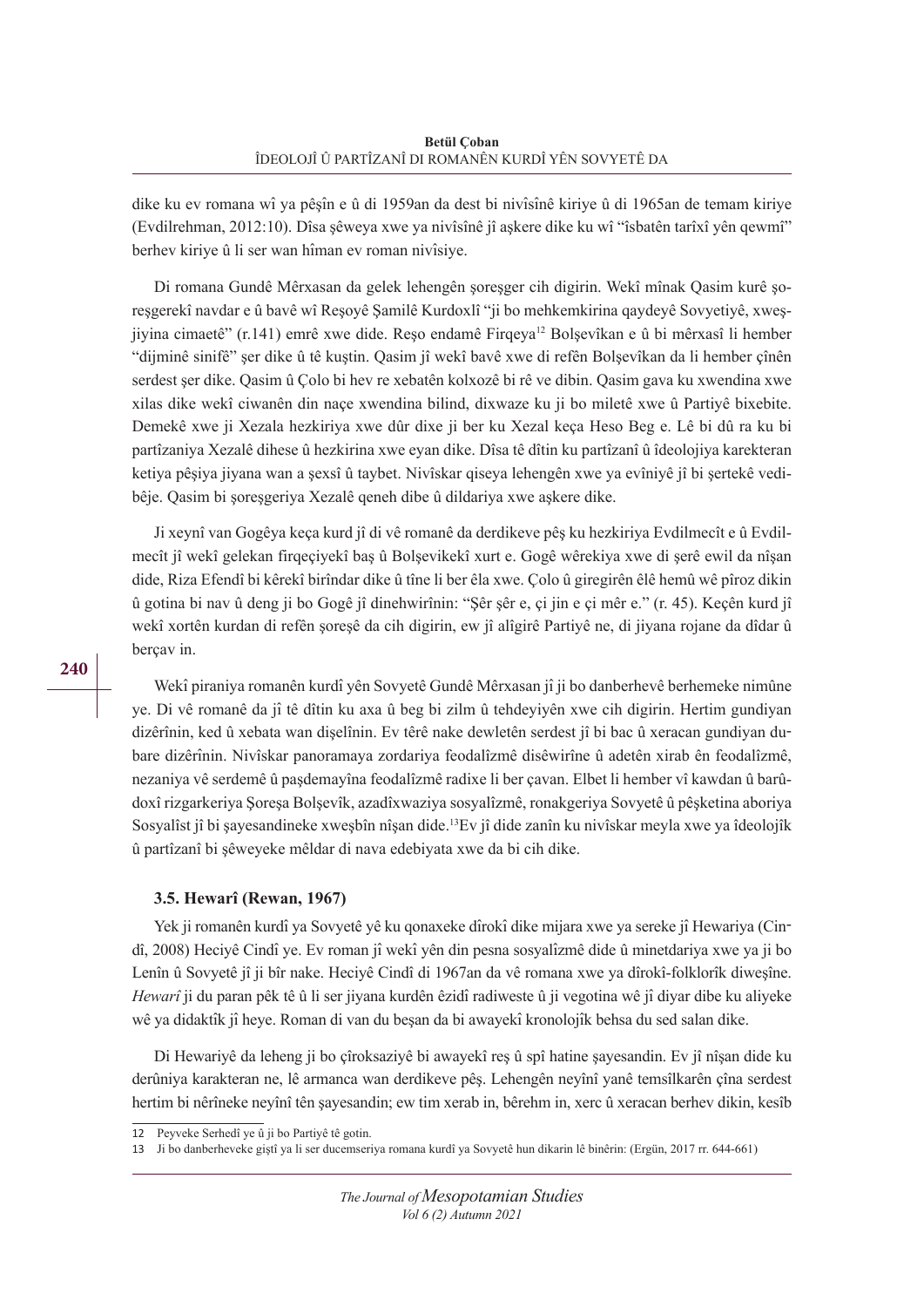û belengazan dizêrînin. Lehengên erênî14 jî li hember vê rewşê; qenc in, baş in, dilsoz û dilpak in; bi hesteke partîzanî xwedî li doza xwe derdikevin; ji bo armancên bilind dikarin bi rehetî canê xwe feda bikin.

Fêrîkê lehengê vê romanê di tabloya panoramaya reş û spî da qisma spî sedî sed temsîl dike. Neviyê Emerîk Axa ye lê şoreşgerekî Partiyê ye. Di nava ciwanan da propagandaya Partîyê û Lenînî dike. Di refên Bolşevîkan da cih digire û li aliyekî ve jî helbest û nivîsan dinivîse, di kovar û rojnameyan da diweşîne. Yanê lehengekî tam anegorî nivîskarên sosyalîst-realîst e. Ew hertim gundiyan hişyar dike ku "li Ûrisêtê niha Lenîn bi pêş de hatiye, dibêje dinyayeke wisa bê çêkirin, wekî axa lê tunebin" (r. 360). Gundî jî ji Fêrîkî zehf hez dikin, wî wekî temsîlkarê Partiyê dibînin û "pirs didanê, pê şa dibûn, pesnê wî didan, pesnê wî didan wekî di ber me de xebitiye, ku dewlet bibe ya paleyan û gundiyan" (r. 53).

Wekî romanên din yên ku li Sovyetê hatine nivîsîn, Hewarî jî gelek caran bi gotin û pesinan Lenînî bi bîr dixe ka ew çawa li kurdan xwedî derketiye, çawa welatê Sovyetê ji bo van kesîb û belengazan bûye sitargeheke aram û wekheviyê. Apê Moskov qala sêwîxaneyan dike û dide bawerkirin ku heke ew sêwîxane nebûna zarokên ji ber xelayî xilasbuyî jî wê ji destê wan biçûna. Li vir navê gelek zarokan jî bi lêv dike ku îro ew kes wekî damezrînerên ekola Sovyetê tên naskirin: Wezîrê Nadirî, Xalitê Celalzade, Emînê Evdal û gelek kesên din. Cerdoyê Genco jî yek ji wan e ku demekê redaktoriya Riya Teze dike. Kamil jî derheqê vê yekê de dibêje ku "Dîwana me per û bask da wan û hezaran, hezarên mîna wan bi fire xist" (r. 44).

Hewarî wekî berê jî hatibû destnîşankirin pesna Lenînîzm û partîzanî da ji romanên din kêm namîne. Heciyê Cindî bi xwe jî şahidiya serboriya miletekî kiriye ku ew milet ji ber zilm û tehdeyiyan direve û li welatekî din dihêwire. Lewra çiqas ji destê wî hatiye wî ev serborî nivîsiye. Ji ber wê ye ku gelek caran ev pesindayîn diçe heta minetdariyeke bêhempa û xwe aşkere dike.

## **3.6. Bawerî (Rewan, 1990)**

Bawerîya (Hepo, 2013) Ahmedê Hepo cara ewil di sala 1990an da li Azerbaycanê tê çapkirin. Di nivîsîna vê romanê da nivîskar hewl daye ku li ser pirsgirêkên eşîrtî û qebîletiyê raweste. Ji dîroka kurdan mînakan hildigire, fen û fêlên neyarên wan di tevna romanê da radixe li ber çavan û herwiha baweriya dahatûyê jî ji bîr nake. Nivîskarê romanê di pêşgotina xwe da jî diyar dike ku ev berhem bi ruhekî welatparêziyê hatiye nivîsîn lê dîsa jî bêhna Yekîtiya Sovyeta berê jê tê (r.5). Ev jî nîşan dide ku bi lehengên xwe yên şoreşger û bi ruhekî partîzan ev roman hatiye honandin.

Di romana Bawerîyê da lehengên şoreşger bi ruhekî partîzanî tevdigerin. Lehengên wekî Sulhedîn ji bo Dîwana Sovyetê û ji bo Partiya xwe dixebitin. Piştî xwendina xwe tevî refên Partiyê dibin û xebatên kolxozê bi rê ve dibin. Sulhedîn gava ji şer sax vedigere ji ber mêrxasiya xwe ji aliyê Partî û Dîwanê ve bi "Stêrka Sor" tê xelatkirin ku ev ji bo wî asteke pîroz e. Hemû gundî wî pîroz dikin. Bavê wî Esed li gund şahiyan datîne. Ji xeynî Sulhedîn lehengên şoreşger jî hene û ew jî wekî wî tevdigerin. Hemû jiyana wan ji bo xebata Partiyê û ji bo pêşvebirina kolxozê û herwiha Sovyetê ye. Miraz, Mîrsevdîn û hemû lehengên şoreşger di tevgerên xwe yên partîzanî da wekî hev in û armanca

14 Ji bo agahiyên berfireh ên derheqa lehengên erênî da hûn dikarin binêrin: (Çoban, 2018: rr. 105-124)

**241**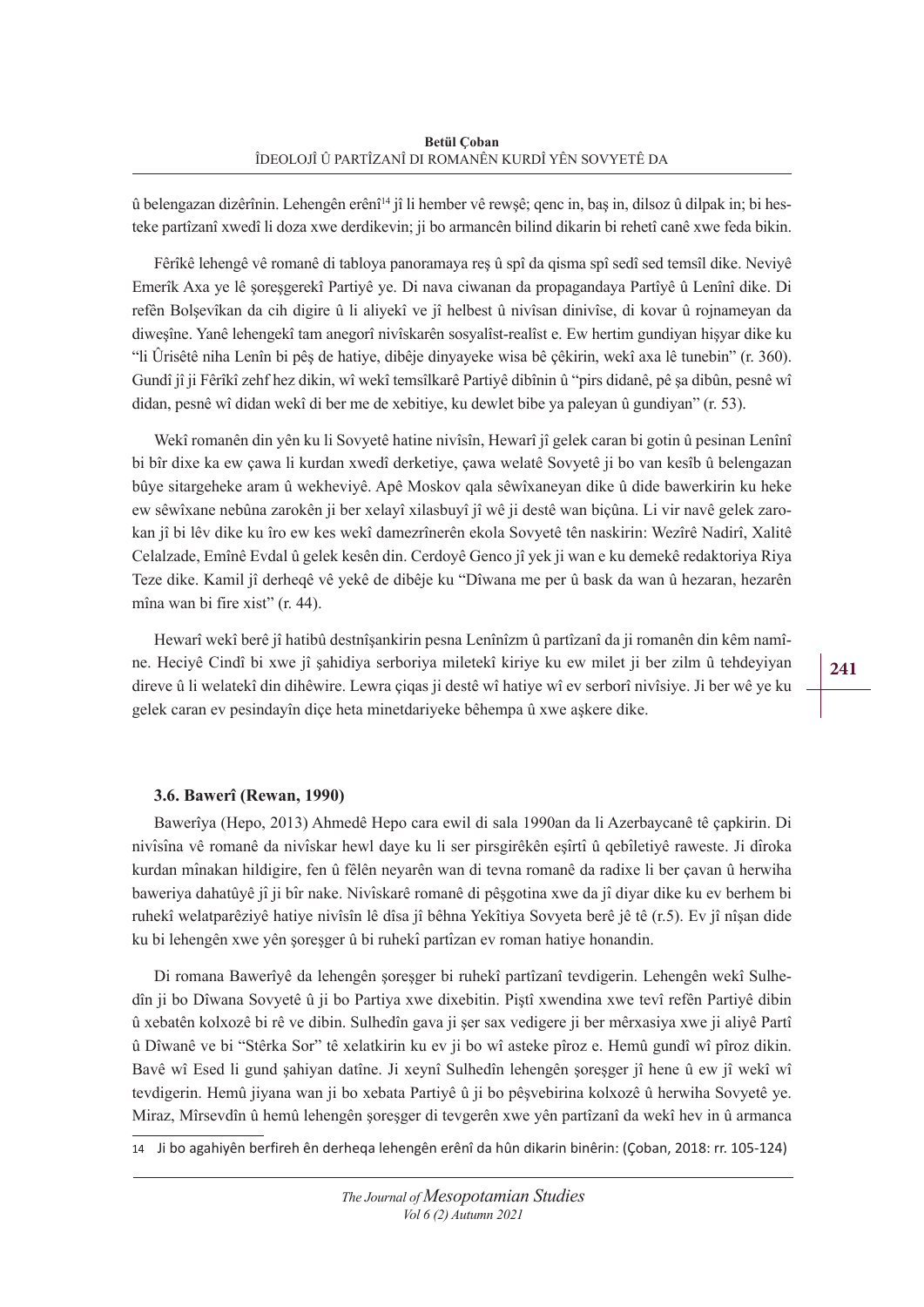wan jî herwiha yek e: pêşvebirina Dîwana Sovyetê û biratiya gelan. Li hember vê yekê jî elbet lehengên neyînî yên romanê jî hene ku ew di serî da axa û begên berê ne û herwiha dewletên serdest in. Li Sovyetê jî kesên li hember Partiyê tevdigerin, qanûnên kolxozan binpê dikin, wekî dijminê gelan tên hesibandin û cezakirin.

## **3.7. Fîncana Ferfûrî (Rewan, 1990)**

Romana Ezîzê Gerdenzerî ya Fîncana Ferfûrî (Gerdenzerî, 2015) di 1990an da tê çapkirin. Piraniya romanên kurdî yên Sovyetê bi danberhevan pêşî bi çarçoveyeke reşbîn dest pê dikin û paşê xweşiya rêveberiya komunîst vedibêjin û pesnê Partiyê û sîstema Sovyetê didin. Lê ev berhem wekî romanên din ên Sovyetê du welatan û du sîstemen nade ber hev. Mekana romanê tenê welatê Sovyetê ye yanê Yêrêvan e. Bûyerên romanê bi texmînî di salên 1970- 1980î da derbas dibe û ev yek jî ji hevoka "ew pêncî-şêst sal bû, hem Baku hem jî Yêrêvan hêlînên biratîya gelan bû..." (r.58) tê derxistin. Roman ji vegotina dîrokekê zêdetir li ser evîniya du ciwanên kurd radiweste û vê yekê jî di destpêkê da bi straneke gelêrî xeber dide (r.7).

Têmûr xortekî kurd e û li Yêrêvanê di "înstîtûta doktoriyê" da dixwîne. Di şahiya pîrozkirina cejna Newrozê da keçeke kurd dibîne û dilê wî dikeve wê. Ev rastîhevhatina her du ciwanên kurd ku di govendê da jî dikevin milê hev, evîna Mem û Zînê bi bîr dixe. Wekî tê zanîn ew jî di şahiyeke Newrozê da hev dibînin û ji hev hez dikin. Du ciwanên modern jî di vê romanê da, di şahiyeke çandî ya kurdan da hev dibînin. Nivîskar her çiqas vê çîrokê eşkere neke jî hinartina bi vî awayî xwendevanan dibe heta wê dewrê û wê çîrokê. Lewra lehengên romanê bi kurdên parçeyên din ra di têkiliyê da ne, haja wan ji xebat û berhemên kurdên mayîn hene. Têmûr jî hertim qala pirtûkên kurdî dike, pesnê wan dide û xeber dide ku Emîn Bozarslan destana Ehmedê Xanî "Mem û Zîn" wergerandiye tirkîû çap kiriye (r. 43). Xuya dike ku nivîskar jî di dewra xwe da kurdên ji perçeyên din dizane û haja wî ji edebiyata wan heye. Bi şiklekî romantîk lihevrasthatina lehengên xwe jî dişibîne lehengên berhemeke din.

Meyrê keça profesorekî ye, nû dibistane xilas kiriye û dixwaze ku di beşa Tirkî de xwendina xwe berdewam bike. Ev her du ciwan piştî hin bûyeran destûra bavê Meyrê distînin û wekî heval hev dibî nin ku heta xwendina wan xilas bibe. Keçeke kurd ji malbateke zana û xwenda ye û wê jî xwendiye. Êdî lehengên jin ên xwenda û fehmdar li edebiyatê zêde dibin.

Têmûr û hevalên xwe di refên Partiyê da cih digirin û wekî partîzan û komsomolan xebatên Partiyê di nava xwendekaran da belav dikin. Havînan jî bi xwendekarên partîzan ra ji bo xebatê diçin gundan û aliyê pale û gundiyan dikin. Lehengên xwendekar di refên Partiyê da cih digirin, tevgerên xwe da an jî di fikr û ramanên xwe da wekî şoreşgeran wezîfeyên xwe tînin cih û minetdariya xwe jî nîşanî dewletê didin. Li bajarê Yêrêvanê xwendekar tevî karên Partiya Komûnist dibin û xwe wekî komsomol bi nav dikin. Têmûr jî yek ji wan e ku xwe li hember welatê xwe deyndar hîs dike û wiha dibêje: "Em komsomol û welatperwer in, borc û wezifeya welat datîne li ser milê me, em nikarin cîbicî neynin" (r.54). Ev ciwanên komsomol di enstîtûyan da şahî li dar dixin û bi rê ve dibin.

Di romanê da cara ewil derheqê Stalîn da gotineke xirab derdikeve pêş. Dewra wî bi terorîzmê tê binavkirin û ew jî wekî dijminê gelan tê nîşandan (r. 41). Lê dîsa jî di tevahiya romanê da li hember

*The Journal of Mesopotamian Studies Vol 6 (2) Autumn 2021*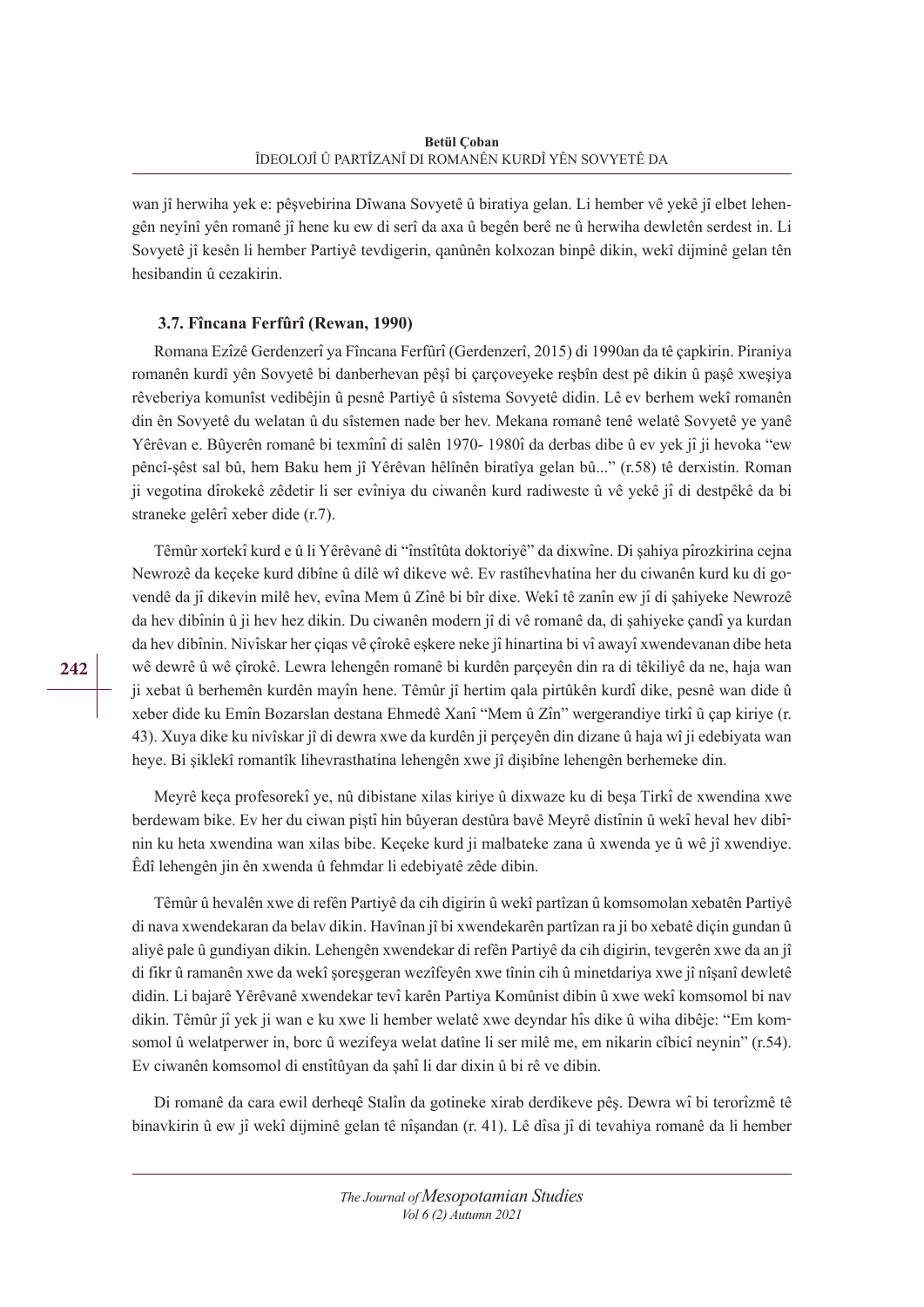vê gotinê tevgerek an jî gotineke din nayê dîtin. Dibe ku partîzanî û baweriya nivîskarî rê nade ku tevahiya sîstemê rexne bike û ew jî kirinên Stalîn "şexsî" dibîne û dinirxîne.

## **Encam**

Derfetên rejîma Bolşevîkê rêyeke berhemanîna çandî û edebî vedike ji bo kêmneteweyan û herwiha ji bo kurdan jî. Kurdên ji welatê xwe yên eslî dûr ketî di nava van derfetan da bi şiklekî "bihuştane" dest bi xebatan dikin û cara ewil edebiyateke tekûz ava dikin û her wiha edebiyatekê diyariyê milletê xwe dikin. Romannivîsên kurd yên Sovyetê bi vê mecalê û bi hêmayên xwe yên di vê gotarê da destnîşankirî, bi helwesteke îdeolojîk û partîzanî tevdigerin. Ev helwest carinan bi pesnandina Lenîn, carinan bi îdeoljiya Bolşevîkan û carinan jî bi minetdariya sîstema Sovyetê derdikeve pêş. Ev edebiyata mêldar bivênevê bi tezekê tên nivîsîn. Nivîskar bi şêweyeke berawirdî sîstema berê rexne dikin û pesna pergala nû ya Sovyetê didin, romanên xwe rasterast dikin qada propagandaya îdeolojiya Sovyetê. Her wekî tê dîtin ku ev berhem yekalî û yekrengî ne, çi xirabiya sîstemê û Partiyê tune ye. Her daîm jiyaneke bêhempa û bihuştane dide mirovên xwe. Tenê di romana Fîncana Ferfûrî da rexneyeke heşifî li ser sîstemê xuya dike lê ew jî ne bi îddiayeke xurt lê bi hevokên hêjar û lewaz. Ev jî nîşaneya îdeala nivîskarî ve girêdayî ye lewra ji bo kiryarên xirab tenê Stalînî sucdar dike. Yanê rexneya sîstemê nîn e, reşkirina şexsekî ye.

Lehengên partîzan û îdealîst hertim li dijî çîna serdest, li hember axa, beg û dewlemendan têdikoşin. Ew, ne bi hestên xwe yên mirovane lê belê bi hişmendiyeke îdeolojîk tevdigerin. Di rewşên tarî û bêhêvî da cesaretê didin gelê xwe; herçiqas êş bikişînin û tenê bimînin dîsa jî tu carî ji armanca xwe û ji îdeala xwe ya mezin dûr nakevin û dev jê bernadin. Ev leheng ji bo wezîfeyên xwe û armancên xwe dijîn, hakimî nefsê xwe ne; xwe baş perwerde dikin, baş dixwînin û ji bo gelê xwe dibin mînakên baş û rizgarker. Yanî lehengên van romanan ji bo dahatûyê, ji bo jiyaneke îdeal û sosyalîst têdikoşin.

Berhemên vê edebiyatê bi xetên xwe yên giştî ve ji bo edebiyateke mêldar hatine berhemanîn û bi angasta çêkirina îdealekê tevdigerin. Lehengên wan bi tîpekê hatine vegotin û derûniyeke wan a sexsî nîn e. Ew dikarin jiyana xwe ya şexsî û taybet feda bikin ji bo ideolojiya xwe û ji bo jiyaneke partîzanî. Bêguman ev daneyên ber destan jî nîşan didin ku romanên kurdî yên Sovyetê bi îdeolojiyekê, bi hişmendiyeke partîzanî hatine nivîsin; bi şêweya xwe ya mêldar xwedî tezekê ne.

#### **Çavkanî**

Ahmedzade, H.(2004). Ulus ve Roman. Stenbol: weş. Pêrî.

- Akçay, C. (1998). Hannâ Mine'nin Romanlarında Toplumcu Gerçekçilik. Teza Doktorayê ya Neçapkirî. Ankara: Zanîngeha Gazîyê Enstitûya Zanistên Civakî.
- Alinia, M. (2007). Diyaspora Mekanları. Stenbol: Avesta.
- Allison, C. (2014). Otobiyografî, Serborî û Romana Kurdî: Erebê Şemo û Peyrewên Wî. Ş. Kurt (werg.). Wêje û Rexne j.2, 133-152.
- Altuğ, F. (2011). İ stinat Duvarı Olarak Cezmi: 'Tarihe Müstenit Hikaye'. Z. Uysal (Ed.) Edebiyatın Omzundaki Melek (149- 206). İ stanbul: weş. İletişim.

Aydoğan, Î.S. (2014). Guman 2 Wêjeya Kurdî û Romana Kurdî. Stenbol: weş. Rûpel.